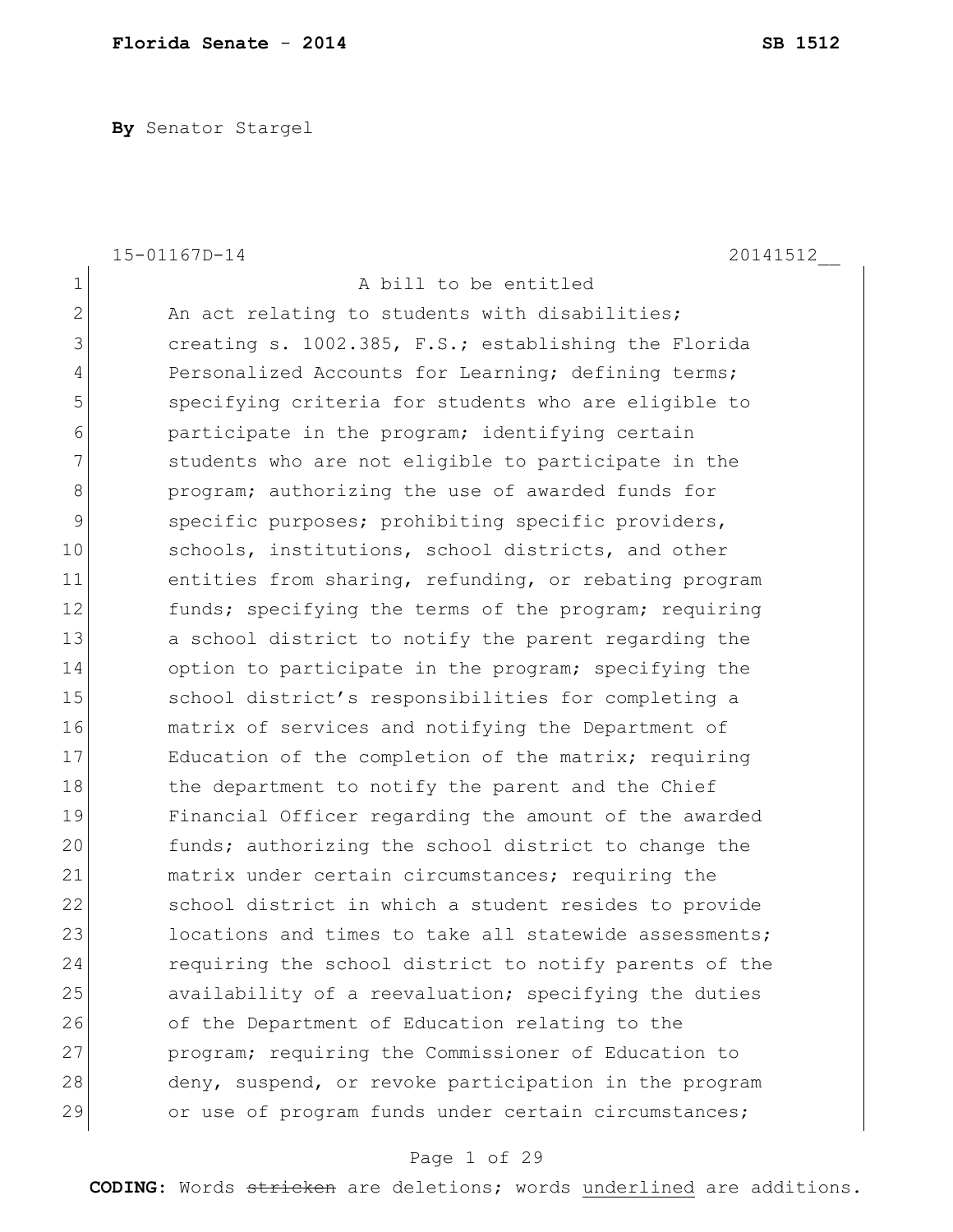|    | 15-01167D-14<br>20141512                               |
|----|--------------------------------------------------------|
| 30 | providing additional factors under which the           |
| 31 | commissioner may deny, suspend, or revoke a            |
| 32 | participation in the program or program funds;         |
| 33 | requiring a parent to sign an agreement with the       |
| 34 | Department of Education to enroll his or her child in  |
| 35 | the program which specifies the responsibilities of a  |
| 36 | parent or student for using funds in an account and    |
| 37 | for submitting a compliance statement to the           |
| 38 | department; providing that a parent who fails to       |
| 39 | comply with the responsibilities of the agreement      |
| 40 | forfeits the personalized account for learning;        |
| 41 | providing for funding and payments; requiring the      |
| 42 | department to request from the Department of Financial |
| 43 | Services a sample of payments from the authorized      |
| 44 | financial institution for specified purposes;          |
| 45 | providing for the closing of a student's account and   |
| 46 | reversion of funds to the state; requiring the Chief   |
| 47 | Financial Officer to make payments to the personalized |
| 48 | accounts for learning at the authorized financial      |
| 49 | institution, select an authorized financial            |
| 50 | institution through a competitive bidding process to   |
| 51 | administer the personalized accounts for learning, and |
| 52 | require audits of the authorized financial             |
| 53 | institution's personalized accounts for learning;      |
| 54 | providing that the state is not liable for the award   |
| 55 | or use of awarded funds; providing for the scope of    |
| 56 | authority of the act; requiring the State Board of     |
| 57 | Education to adopt rules to administer the program;    |
| 58 | requiring the Chief Financial Officer to adopt rules   |

# Page 2 of 29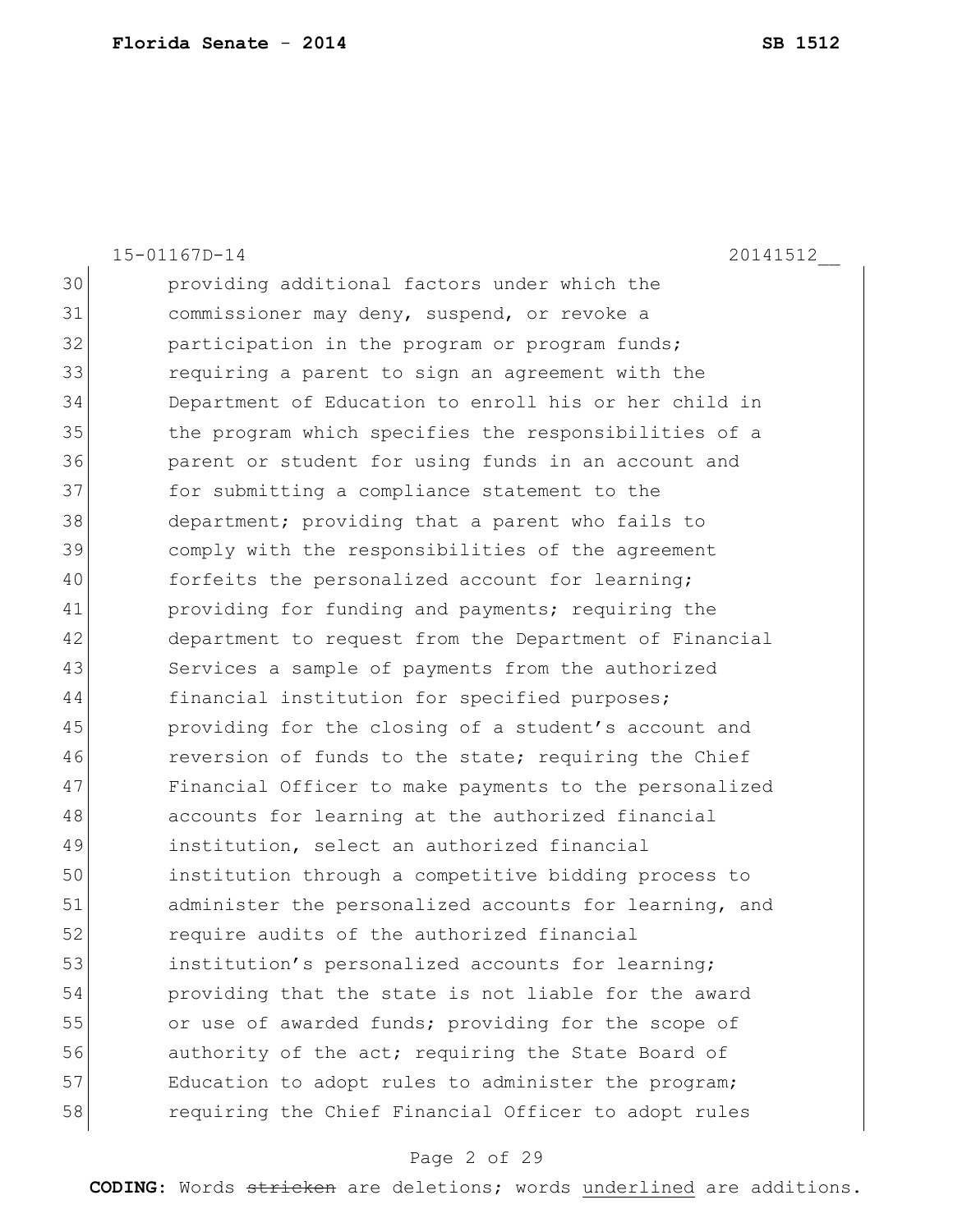|    | 20141512<br>15-01167D-14                               |
|----|--------------------------------------------------------|
| 59 | to administer its responsibilities under the program;  |
| 60 | amending s. 1003.4282, F.S.; providing standard high   |
| 61 | school diploma requirements for a student with a       |
| 62 | disability; authorizing certain students with          |
| 63 | disabilities to continue to receive certain            |
| 64 | instructions and services; requiring an independent    |
| 65 | review and a parent's approval to waive statewide,     |
| 66 | standardized assessment requirements by the IEP team;  |
| 67 | amending s. 1003.4285, F.S.; including the Specialty   |
| 68 | designation as one of the designations for a standard  |
| 69 | high school diploma; repealing s. 1003.438, F.S.,      |
| 70 | relating to special high school graduation             |
| 71 | requirements for certain exceptional students;         |
| 72 | creating s. 1003.5716, F.S.; providing that certain    |
| 73 | students with disabilities have a right to free,       |
| 74 | appropriate public education; requiring an individual  |
| 75 | education plan (IEP) team to begin the process of, and |
| 76 | to develop an IEP for, identifying transition services |
| 77 | needs for a student with a disability before the       |
| 78 | student attains a specified age; providing             |
| 79 | requirements for the process; requiring certain        |
| 80 | statements to be included and annually updated in the  |
| 81 | IEP; providing changes in the goals specified in an    |
| 82 | IEP are subject to independent review and parental     |
| 83 | approval; requiring the school district to reconvene   |
| 84 | the IEP team to identify alternative strategies to     |
| 85 | meet transition objectives if a participating agency   |
| 86 | fails to provide transition services specified in the  |
| 87 | IEP; providing that the agency's failure does not      |

# Page 3 of 29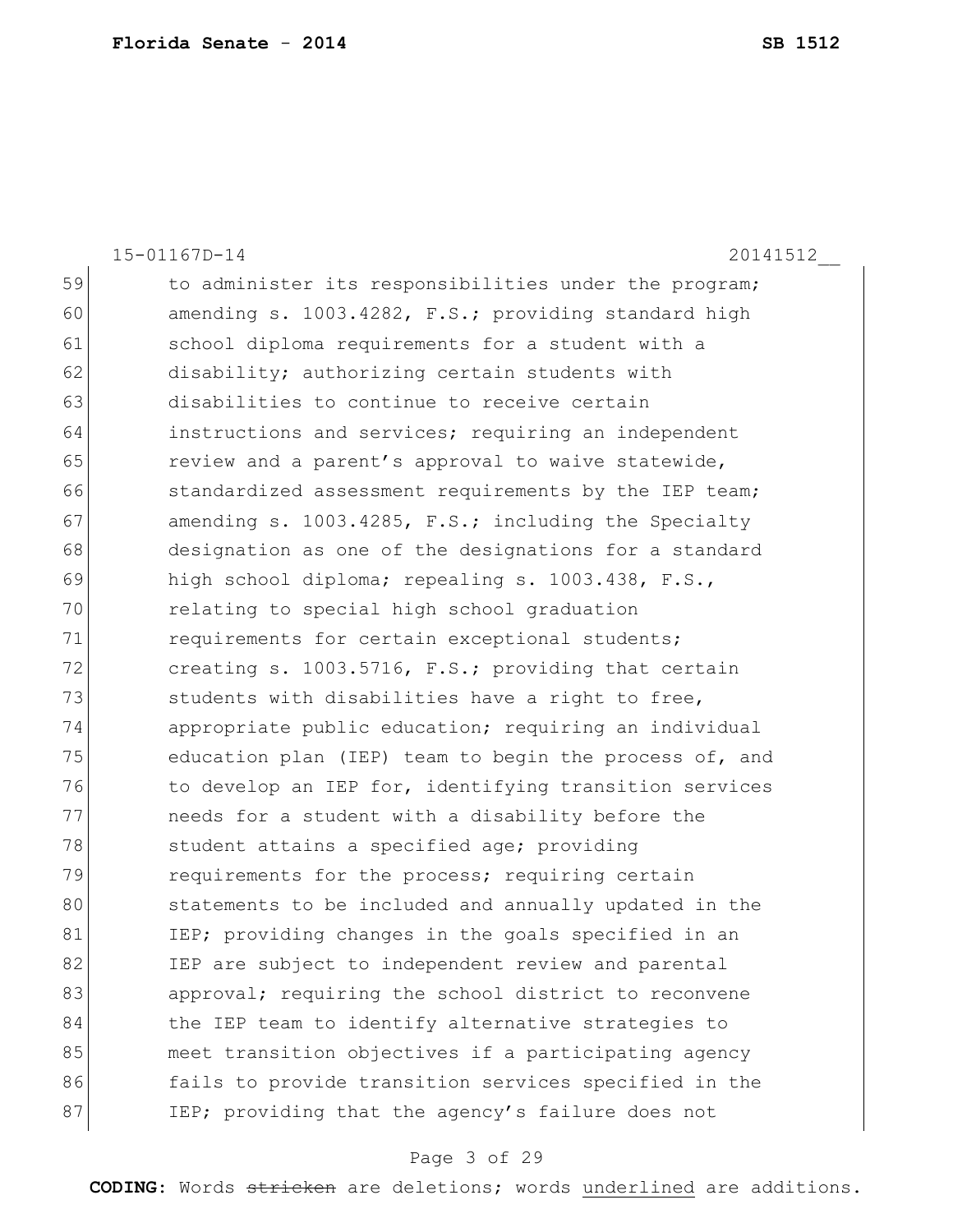|     | 15-01167D-14<br>20141512                                         |
|-----|------------------------------------------------------------------|
| 88  | relieve the agency of the responsibility to provide or           |
| 89  | pay for the transition services that the agency                  |
| 90  | otherwise would have provided; amending s. 1003.572,             |
| 91  | F.S.; prohibiting a school district from charging fees           |
| 92  | or imposing additional requirements on private                   |
| 93  | instructional personnel; creating s. 1008.2121, F.S.;            |
| 94  | requiring the Commissioner of Education to permanently           |
| 95  | exempt certain students with disabilities from taking            |
| 96  | statewide, standardized assessments; requiring the               |
| 97  | State Board of Education to adopt rules; amending s.             |
| 98  | 1008.25, F.S.; requiring written notification relating           |
| 99  | to portfolios to a parent of a student with a                    |
| 100 | substantial reading deficiency; amending ss. 120.81,             |
| 101 | 409.1451, and 1007.263, F.S.; conforming cross-                  |
| 102 | references; providing effective dates.                           |
| 103 |                                                                  |
| 104 | Be It Enacted by the Legislature of the State of Florida:        |
| 105 |                                                                  |
| 106 | Section 1. Section 1002.385, Florida Statutes, is created        |
| 107 | to read:                                                         |
| 108 | 1002.385 Florida Personalized Accounts for Learning.-            |
| 109 | ESTABLISHMENT OF PROGRAM. - The Florida Personalized<br>(1)      |
| 110 | Accounts for Learning is established to provide the option for a |
| 111 | parent to better meet the individual educational needs of his or |
| 112 | her eligible child.                                              |
| 113 | (2) DEFINITIONS. As used in this section, the term:              |
| 114 | (a) "Authorized financial institution" means the                 |
| 115 | institution that is designated in writing by the parent to       |
| 116 | receive payment of program funds into the parent's personalized  |

# Page 4 of 29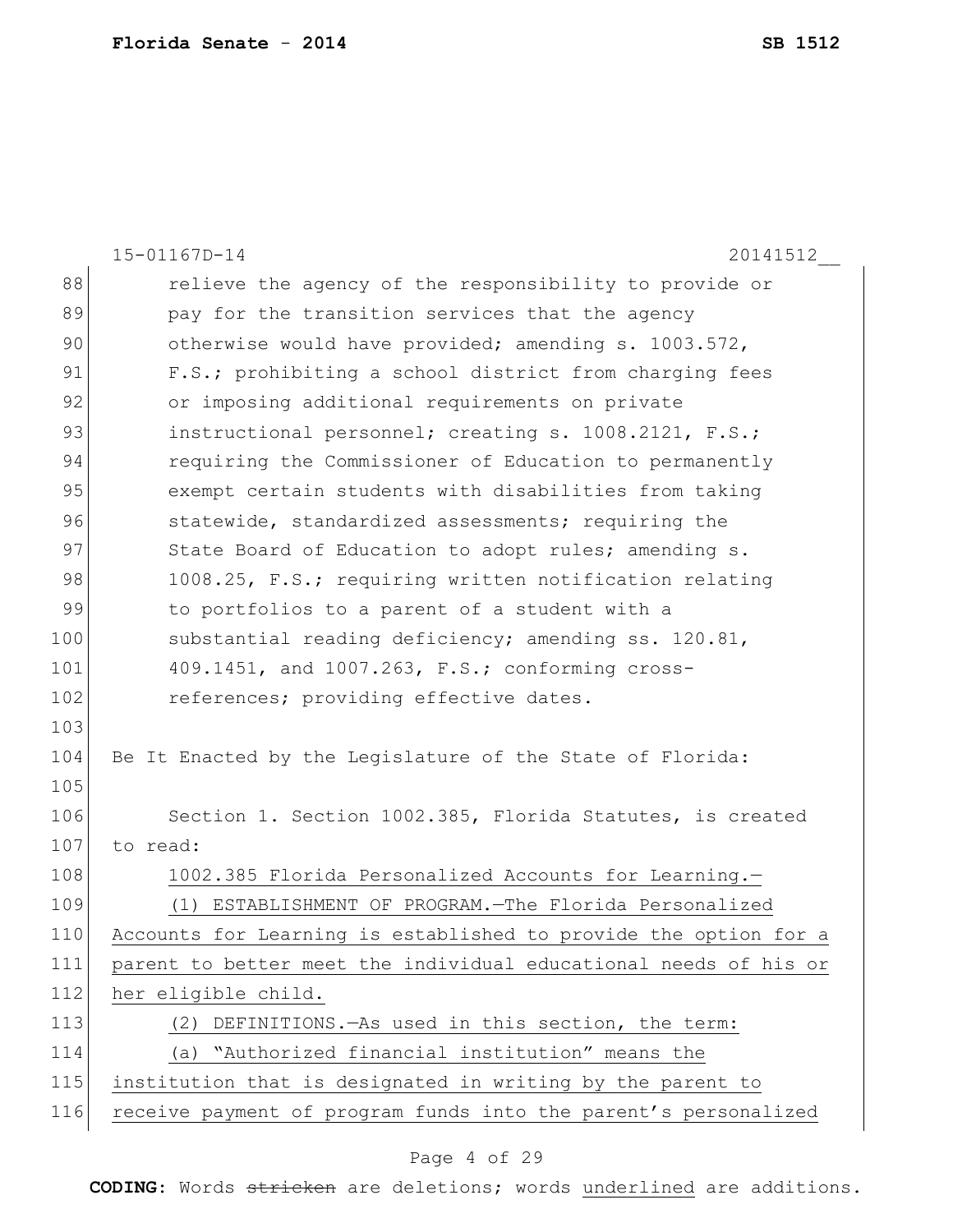|     | 20141512<br>15-01167D-14                                            |
|-----|---------------------------------------------------------------------|
| 117 | account for learning at such institution.                           |
| 118 | (b) "Chief Financial Officer" means the chief fiscal                |
| 119 | officer of this state, as defined in s. 17.001.                     |
| 120 | (c) "Curriculum" means a complete course of study for a             |
| 121 | particular content area or grade level, including any required      |
| 122 | supplemental materials.                                             |
| 123 | (d) "Department" means the Department of Education.                 |
| 124 | (e) "Disability" means, for a student in kindergarten to            |
| 125 | grade 12, autism, as defined in s. 393.063(3); cerebral palsy,      |
| 126 | as defined in s. 393.063(4); Down syndrome, as defined in s.        |
| 127 | $393.063(13)$ ; an intellectual disability, as defined in s.        |
| 128 | 393.063(21); Prader-Willi syndrome, as defined in s.                |
| 129 | $393.063(25)$ ; or Spina bifida, as defined in s. 393.063(36); and, |
| 130 | for a student in kindergarten, being a high-risk child, as          |
| 131 | defined in s. 393.063(20)(a).                                       |
| 132 | (f) "Eligible postsecondary educational institution" means          |
| 133 | a Florida College System institution, a state university, a         |
| 134 | school district technical center, a school district adult           |
| 135 | general education center, or an accredited nonpublic                |
| 136 | postsecondary educational institution, as defined in s. 1005.02,    |
| 137 | which is licensed to operate in the state pursuant to               |
| 138 | requirements specified in part III of chapter 1005.                 |
| 139 | (q) "Eligible private school" means a private school, as            |
| 140 | defined in s. 1002.01, which is located in this state, which        |
| 141 | offers an education to students in any grade from kindergarten      |
| 142 | to grade 12, and which meets requirements of ss. 1002.42 and        |
| 143 | 1002.421.                                                           |
| 144 | (h) "IEP" means individual education plan.                          |
| 145 | (i) "Parent" means a resident of this state who is a                |
|     |                                                                     |

# Page 5 of 29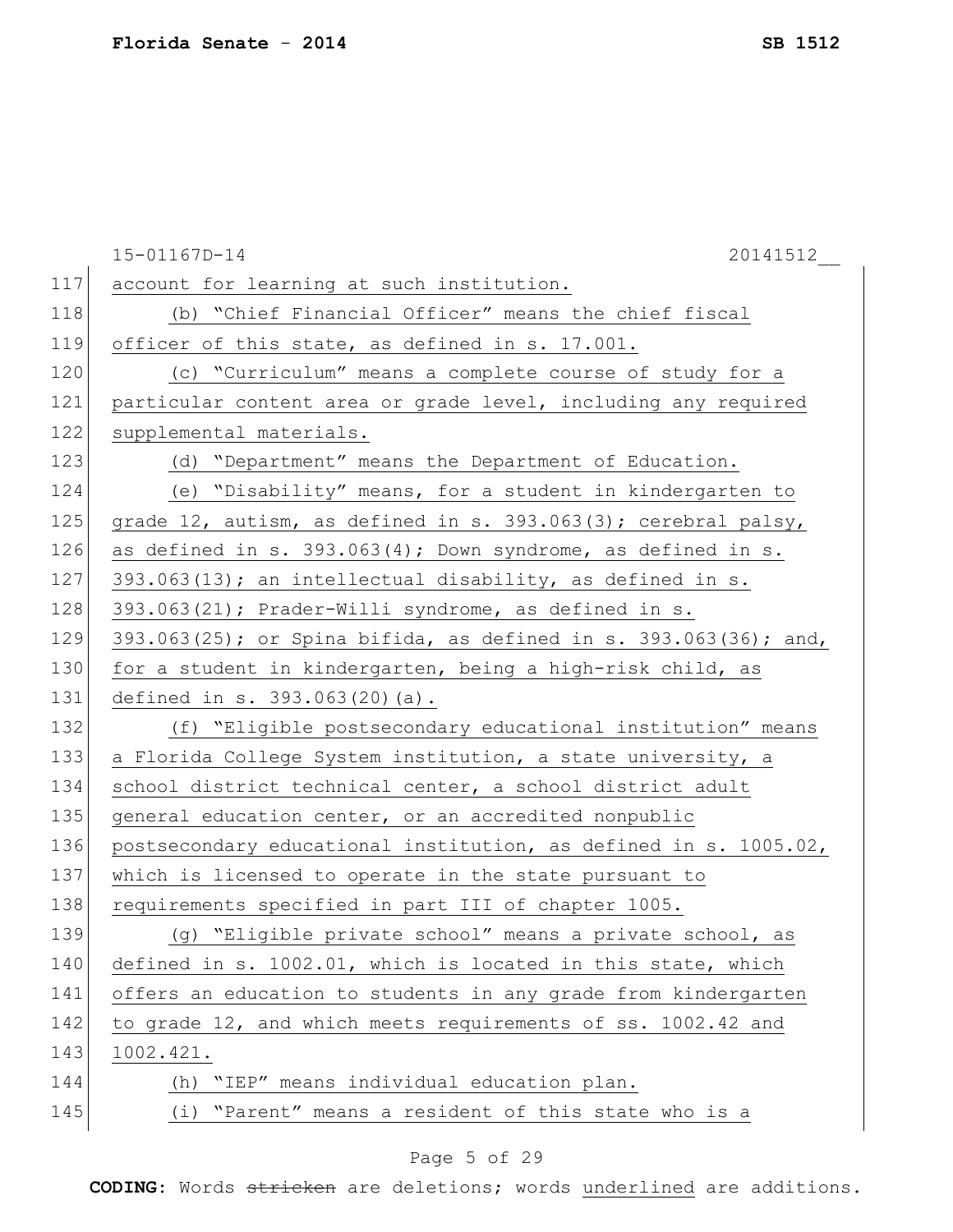|     | 15-01167D-14<br>20141512                                         |
|-----|------------------------------------------------------------------|
| 146 | parent, as defined in s. 1000.21.                                |
| 147 | (j) "Program" means the Florida Personalized Accounts for        |
| 148 | Learning established in this section.                            |
| 149 | (3) PROGRAM ELIGIBILITY. - A parent of a student with a          |
| 150 | disability may request and receive from the state a Florida      |
| 151 | personalized account for learning for the purposes specified in  |
| 152 | subsection (5) if:                                               |
| 153 | (a) The student:                                                 |
| 154 | 1. Is a resident of this state;                                  |
| 155 | 2. Is eligible to enroll in kindergarten through grade 12        |
| 156 | in a public school in this state;                                |
| 157 | 3. Has a disability as defined in paragraph (2) (e) and is       |
| 158 | eligible for Level 3 to Level 5 services; and                    |
| 159 | 4. Is the subject of an IEP written in accordance with           |
| 160 | rules of the State Board of Education; and                       |
| 161 | (b) The parent has requested from the department a               |
| 162 | participation in the program at least 60 days before the date of |
| 163 | the first payment. The request must be communicated directly to  |
| 164 | the department or electronic record of the request and the date  |
| 165 | of receipt of the request. The department must notify the        |
| 166 | district of the parent's intent upon receipt of the parent's     |
| 167 | request.                                                         |
| 168 | (4) PROGRAM PROHIBITIONS.-                                       |
| 169 | (a) A student is not eligible for the program while he or        |
| 170 | she is:                                                          |
| 171 | 1. Enrolled in a public school, including, but not limited       |
| 172 | to, the Florida School for the Deaf and the Blind, the Florida   |
| 173 | Virtual School, the College-Preparatory Boarding Academy, a      |
| 174 | developmental research school authorized under s. 1002.32, a     |

# Page 6 of 29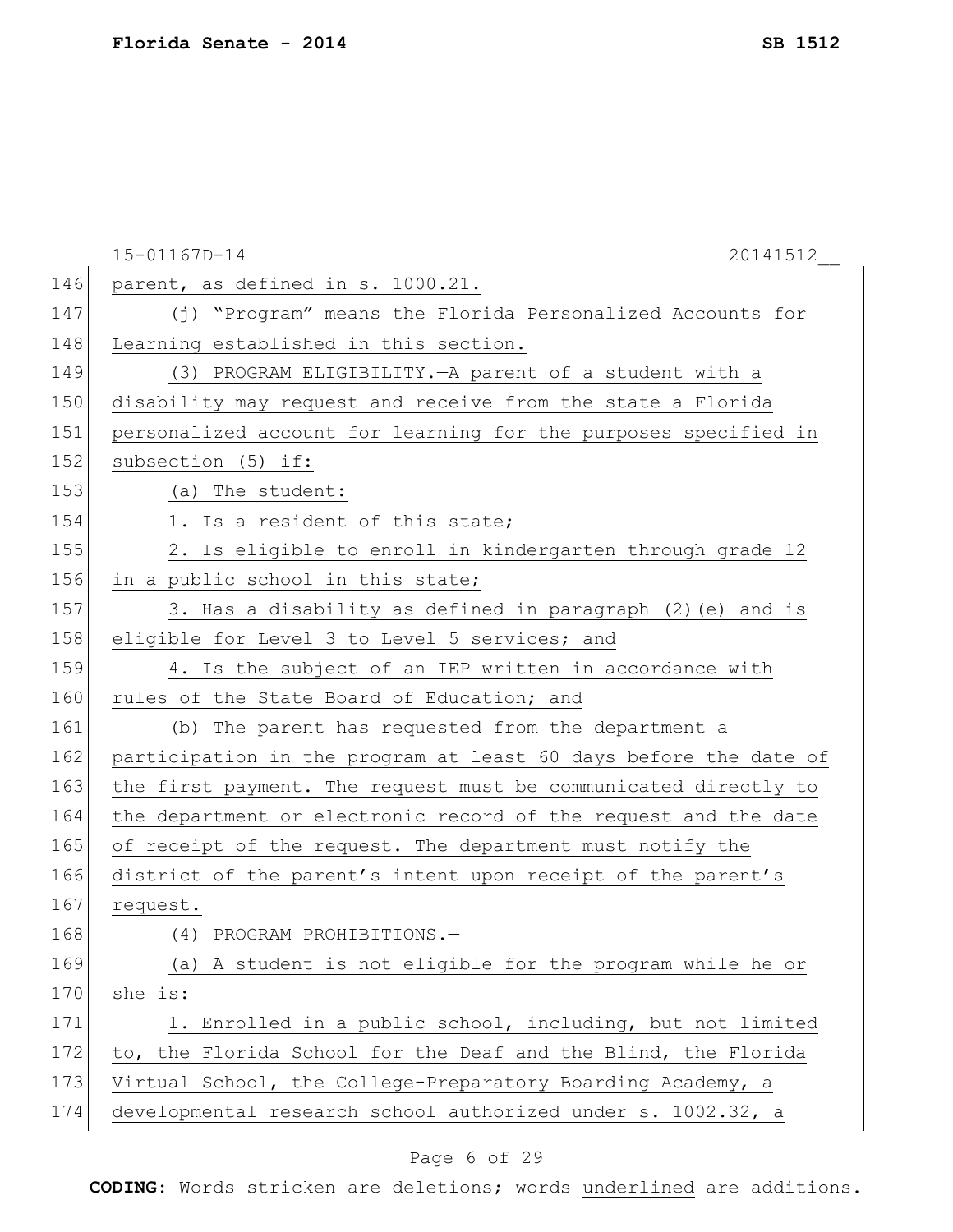|     | 15-01167D-14<br>20141512                                         |
|-----|------------------------------------------------------------------|
| 175 | charter school authorized under s. 1002.33, s. 1002.331, or s.   |
| 176 | 1002.332, or a virtual education program authorized under s.     |
| 177 | 1002.45;                                                         |
| 178 | 2. Enrolled in a school operating for the purpose of             |
| 179 | providing educational services to youth in the Department of     |
| 180 | Juvenile Justice commitment programs;                            |
| 181 | 3. Receiving a scholarship pursuant to the Florida Tax           |
| 182 | Credit Scholarship Program under s. 1002.395 or the John M.      |
| 183 | McKay Scholarships for Students with Disabilities Program under  |
| 184 | s. 1002.39; or                                                   |
| 185 | 4. Receiving an educational scholarship pursuant to this         |
| 186 | chapter.                                                         |
| 187 | (b) A student is not eligible for the program if:                |
| 188 | 1. The student or student's parent has accepted any              |
| 189 | payment, refund, or rebate, in any manner, from a provider of    |
| 190 | any services received pursuant to subsection (5);                |
| 191 | 2. The student's participation in the program has been           |
| 192 | denied or revoked by the Commissioner of Education pursuant to   |
| 193 | subsection (9); or                                               |
| 194 | 3. The student's parent has forfeited participation in the       |
| 195 | program for failure to comply with requirements pursuant to      |
| 196 | subsection (10).                                                 |
| 197 | (5) AUTHORIZED USES OF PROGRAM FUNDS.-Program funds may be       |
| 198 | spent for the following purposes, as specified in the student's  |
| 199 | IEP or the portion of the IEP regarding the transition of the    |
| 200 | student to postsecondary education and career opportunities      |
| 201 | pursuant to s. 1003.5716:                                        |
| 202 | (a) Instructional materials, including digital devices,          |
| 203 | digital periphery devices, and assistive technology devices that |

# Page 7 of 29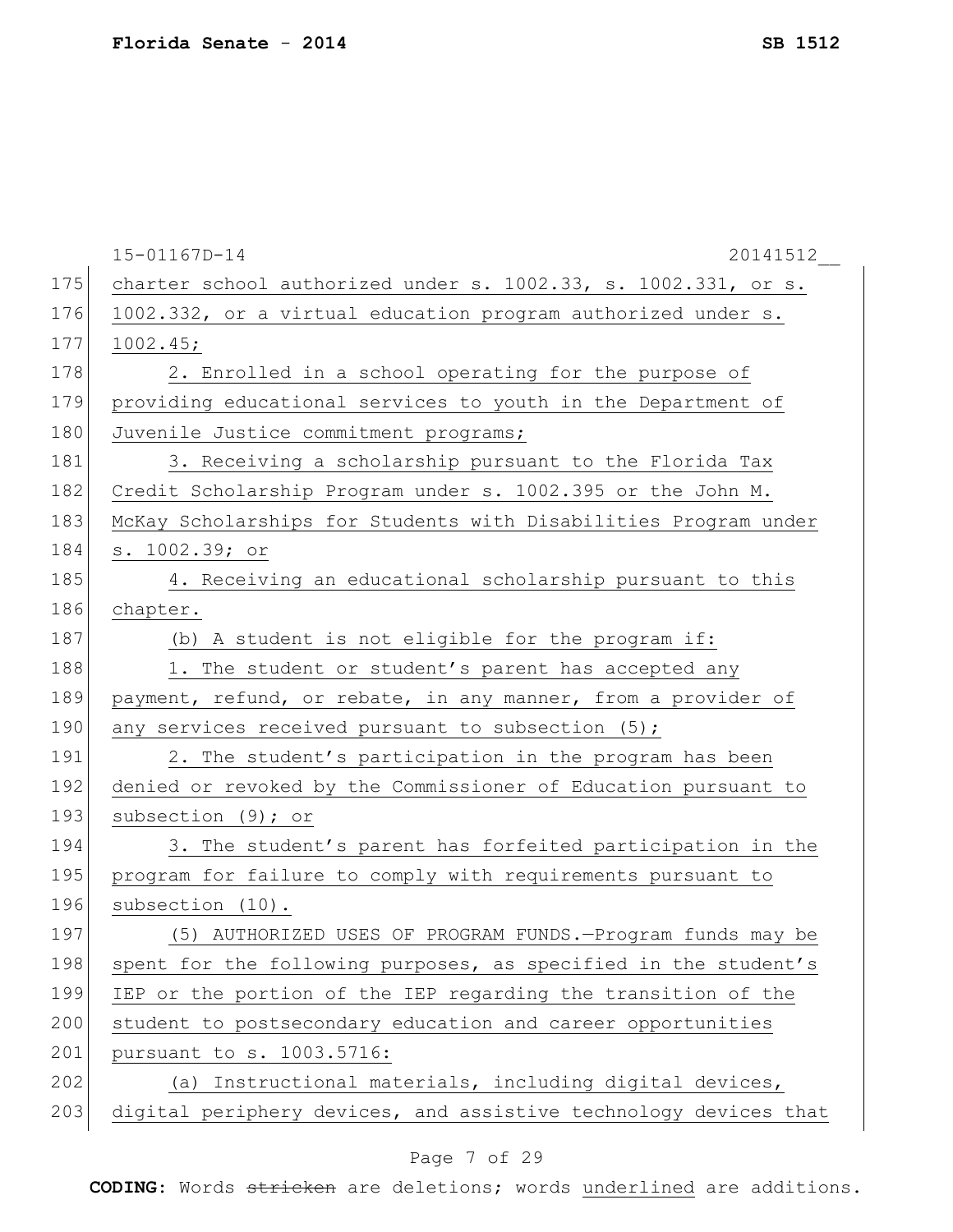|     | 15-01167D-14<br>20141512                                         |
|-----|------------------------------------------------------------------|
| 204 | allow a student to access instruction or instructional content.  |
| 205 | (b) Curriculum as defined in paragraph (2)(c).                   |
| 206 | (c) Specialized services selected by the parent and              |
| 207 | specified in the student's IEP. These specialized services may   |
| 208 | include, but are not limited to:                                 |
| 209 | 1. Applied behavior analysis services as provided in ss.         |
| 210 | 627.6686 and 641.31098.                                          |
| 211 | 2. Services provided by speech-language pathologists as          |
| 212 | defined in s. 468.1125.                                          |
| 213 | 3. Occupational therapy services as defined in s. 468.203.       |
| 214 | 4. Services provided by physical therapists as defined in        |
| 215 | s. 486.021.                                                      |
| 216 | 5. Services provided by listening and spoken language            |
| 217 | specialists and an appropriate acoustical environment for a      |
| 218 | child who is deaf or hard of hearing and who has received an     |
| 219 | implant or assistive hearing device.                             |
| 220 | (d) Enrollment in, or tuition or fees associated with            |
| 221 | enrollment in, an eligible private school, an eligible           |
| 222 | postsecondary educational institution, a private tutoring        |
| 223 | program authorized under s. 1002.43, a virtual program offered   |
| 224 | by a department-approved private online provider that meets the  |
| 225 | provider qualifications specified in s. 1002.45(2)(a), or an     |
| 226 | approved online course offered pursuant to ss. 1003.499 or       |
| 227 | 1004.0961.                                                       |
| 228 | (e) Fees for nationally standardized, norm-referenced            |
| 229 | achievement tests, Advanced Placement Examinations, industry     |
| 230 | certification examinations, assessments related to postsecondary |
| 231 | education, or other assessments specified in the student's IEP.  |
| 232 | (f) Contributions to a Coverdell education savings account       |
|     |                                                                  |

# Page 8 of 29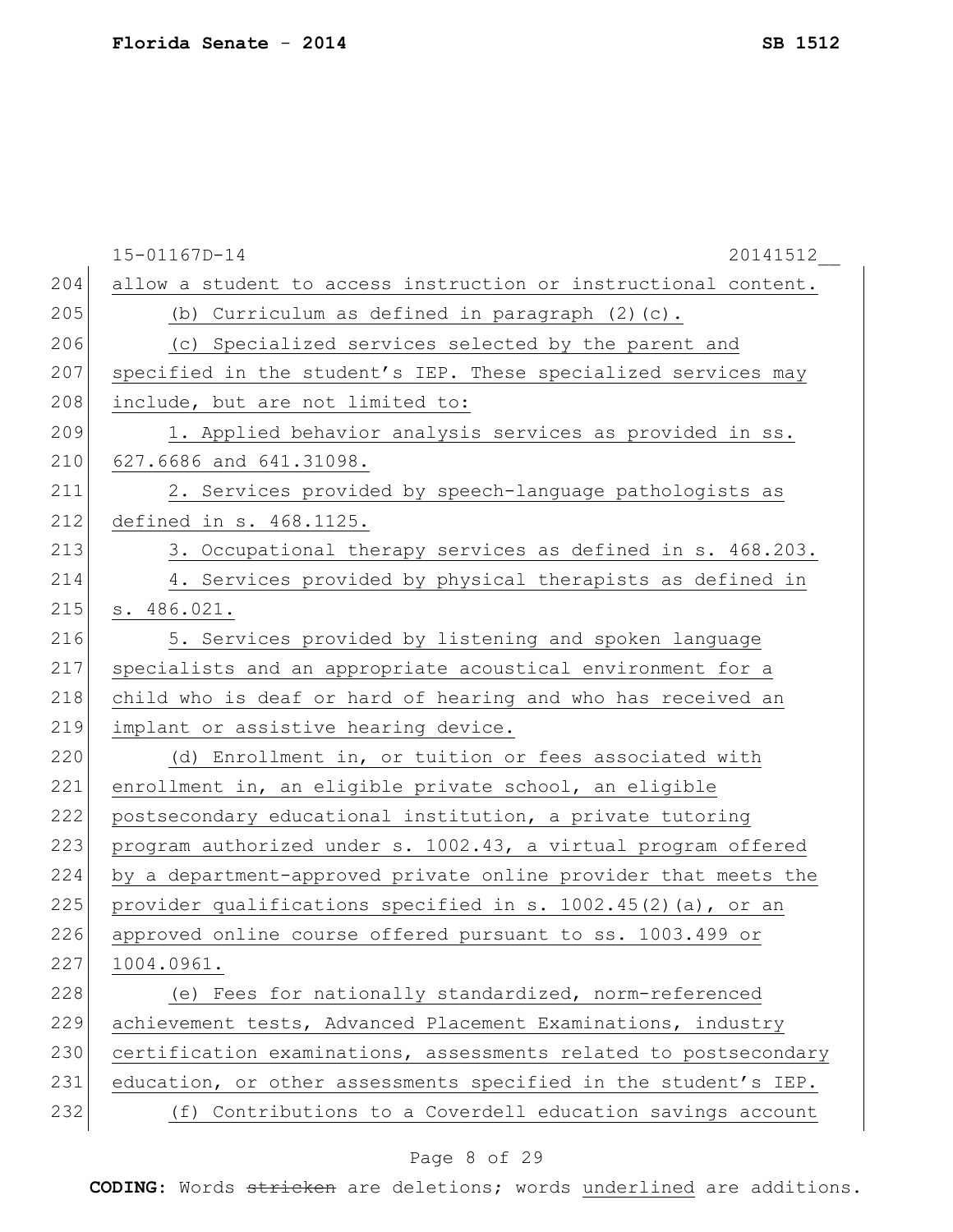|     | 15-01167D-14<br>20141512                                         |
|-----|------------------------------------------------------------------|
| 233 | established pursuant to 26 U.S.C. s. 530 of the Internal Revenue |
| 234 | Code for the benefit of the eligible student.                    |
| 235 | (g) Contracted services provided by a public school or           |
| 236 | school district, including classes and extracurricular programs  |
| 237 | for the services specified in the IEP or additional services. A  |
| 238 | student who receives services under a contract under this        |
| 239 | paragraph shall not be considered to be enrolled in a public     |
| 240 | school for eligibility purposes as specified in subsection (4).  |
| 241 |                                                                  |
| 242 | A specialized service provider, eligible private school,         |
| 243 | eligible postsecondary educational institution, private tutoring |
| 244 | program provider, online or virtual program provider, public     |
| 245 | school, school district, or other entity receiving payments      |
| 246 | pursuant to this subsection may not share, refund, or rebate any |
| 247 | moneys from the Florida Personalized Account for Learning with   |
| 248 | the parent or participating student in any manner.               |
| 249 | (6) TERM OF THE PROGRAM. - For purposes of continuity of         |
| 250 | educational choice, the program payments made under this section |
| 251 | shall remain in force until a student participating in the       |
| 252 | program participates in any of the prohibited activities         |
| 253 | specified in subsection $(4)$ , has funds revoked by the         |
| 254 | Commissioner of Education pursuant to subsection (9), or returns |
| 255 | to a public school, graduates from high school, or reaches 22    |
| 256 | years of age, whichever occurs first. A participating student    |
| 257 | who enrolls in a public school or public school program is       |
| 258 | considered to have returned to a public school for the purpose   |
| 259 | of determining the end of the program's term.                    |
| 260 | (7) SCHOOL DISTRICT OBLIGATIONS; PARENTAL OPTIONS.-              |
| 261 | (a) By April 1 of each year and within 10 days after an IEP      |

# Page 9 of 29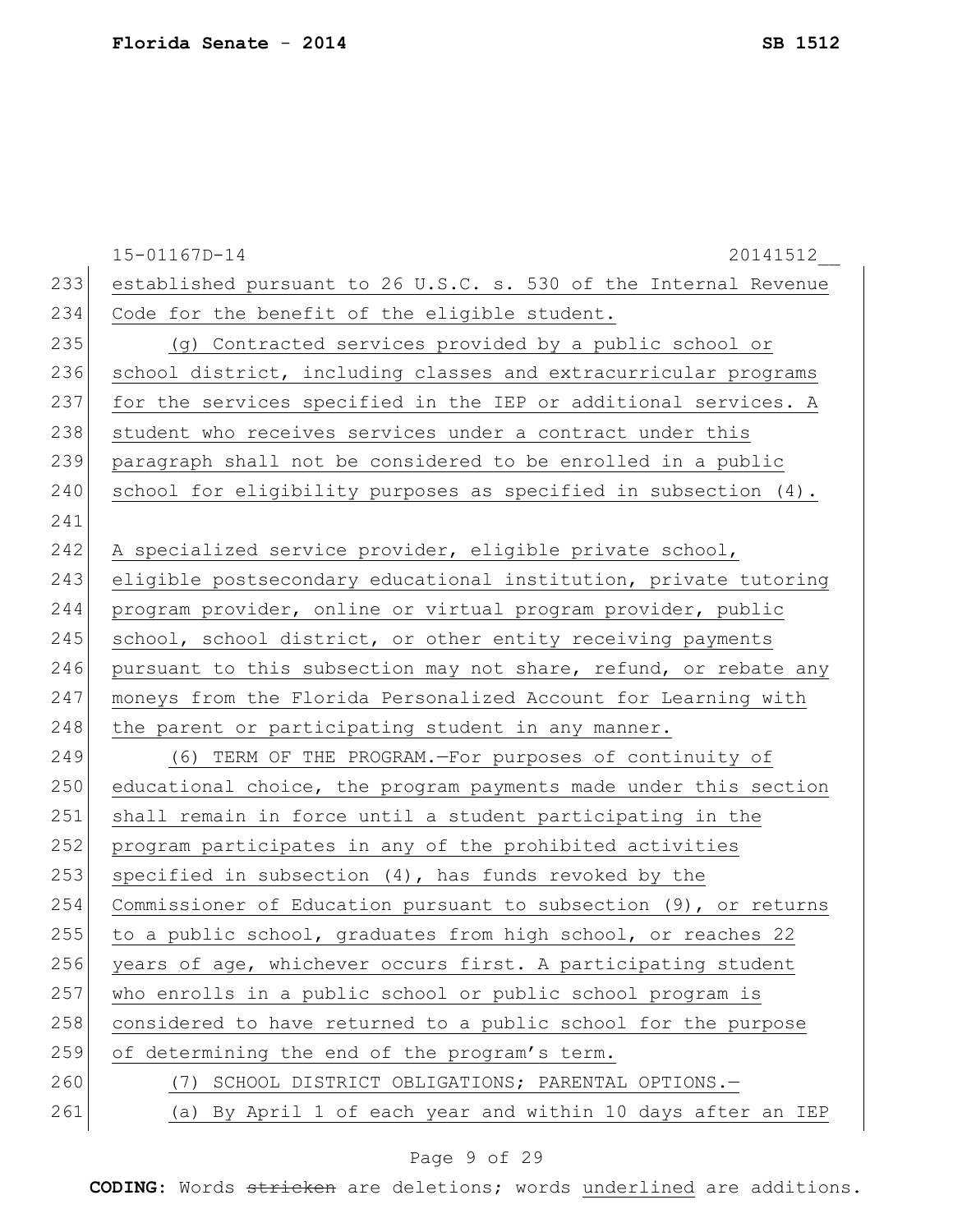|     | 15-01167D-14<br>20141512                                          |
|-----|-------------------------------------------------------------------|
| 262 | meeting, a school district shall notify the parent of the         |
| 263 | student who meets eligibility requirements under subsection (3)   |
| 264 | of the option to participate in the program.                      |
| 265 | (b) 1. For a student with a disability who does not have a        |
| 266 | matrix of services under s. $1011.62(1)$ (e), the school district |
| 267 | shall complete a matrix that assigns the student to one of the    |
| 268 | levels of service as they existed before the 2000-2001 school     |
| 269 | year.                                                             |
| 270 | 2.a. Within 10 school days after a school district receives       |
| 271 | notification of a parent's request for participation in the       |
| 272 | program under this section, the school district shall notify the  |
| 273 | student's parent if the matrix of services has not been           |
| 274 | completed and inform the parent that the district is required to  |
| 275 | complete the matrix within 30 days after receiving notice of the  |
| 276 | parent's request for participation. This notice must include the  |
| 277 | required completion date for the matrix.                          |
| 278 | b. The school district shall complete the matrix of               |
| 279 | services for a student who is participating in the program and    |
| 280 | shall notify the department of the student's matrix level within  |
| 281 | 30 days after receiving notification of a request to participate  |
| 282 | in the program. The school district must provide the student's    |
| 283 | parent with the student's matrix level within 10 school days      |
| 284 | after its completion.                                             |
| 285 | c. The department shall notify the parent and the Chief           |
| 286 | Financial Officer of the amount of the funds awarded within 10    |
| 287 | days after receiving the school district's notification of the    |
| 288 | student's matrix level.                                           |
| 289 | d. A school district may change a matrix of services only         |
| 290 | if the change is to correct a technical, typographical, or        |
|     |                                                                   |

# Page 10 of 29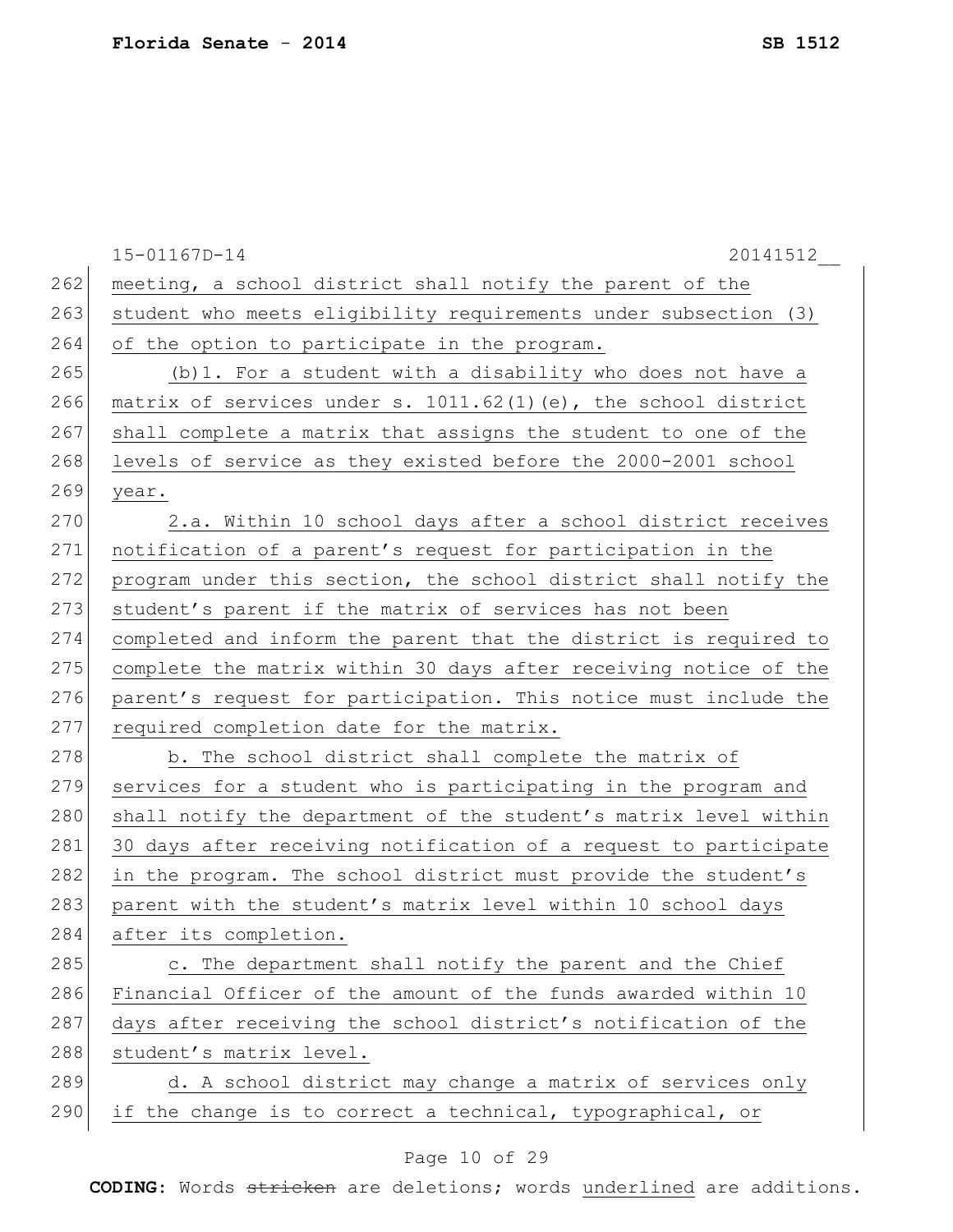|     | 15-01167D-14<br>20141512                                         |
|-----|------------------------------------------------------------------|
| 291 | calculation error.                                               |
| 292 | (c) For each student participating in the program who takes      |
| 293 | statewide, standardized assessments under s. 1008.22, the school |
| 294 | district in which the student resides must notify the student    |
| 295 | and his or her parent about the locations and times to take all  |
| 296 | statewide, standardized assessments.                             |
| 297 | (d) For each student participating in the program, a school      |
| 298 | district shall notify the parent about the availability of a     |
| 299 | reevaluation at least every 3 years.                             |
| 300 | (8) DEPARTMENT OF EDUCATION OBLIGATIONS. - The department        |
| 301 | shall:                                                           |
| 302 | (a) Establish an annual enrollment period and a process in       |
| 303 | which a parent may apply to enroll his or her student in the     |
| 304 | program. The enrollment period shall begin on July 1 and end on  |
| 305 | May 1 of each year for applications for the following state      |
| 306 | fiscal year. All applications must be approved by June 1 of each |
| 307 | year for program participation for the following fiscal year.    |
| 308 | (b) Conduct or contract for annual audits of the program to      |
| 309 | ensure compliance with this section.                             |
| 310 | (c) Notify the authorized financial institution of students      |
| 311 | who are approved to participate in the program. The notice must  |
| 312 | be made annually by June 1, after the department processes all   |
| 313 | applications to participate in the program.                      |
| 314 | (d) Establish a process by which a person may notify the         |
| 315 | department of any violation of laws or rules relating to         |
| 316 | participation in the program. The department shall conduct an    |
| 317 | inquiry of all signed, written, and legally sufficient           |
| 318 | complaints that allege a violation of this section or make a     |
| 319 | referral to the appropriate agency for an investigation. A       |

# Page 11 of 29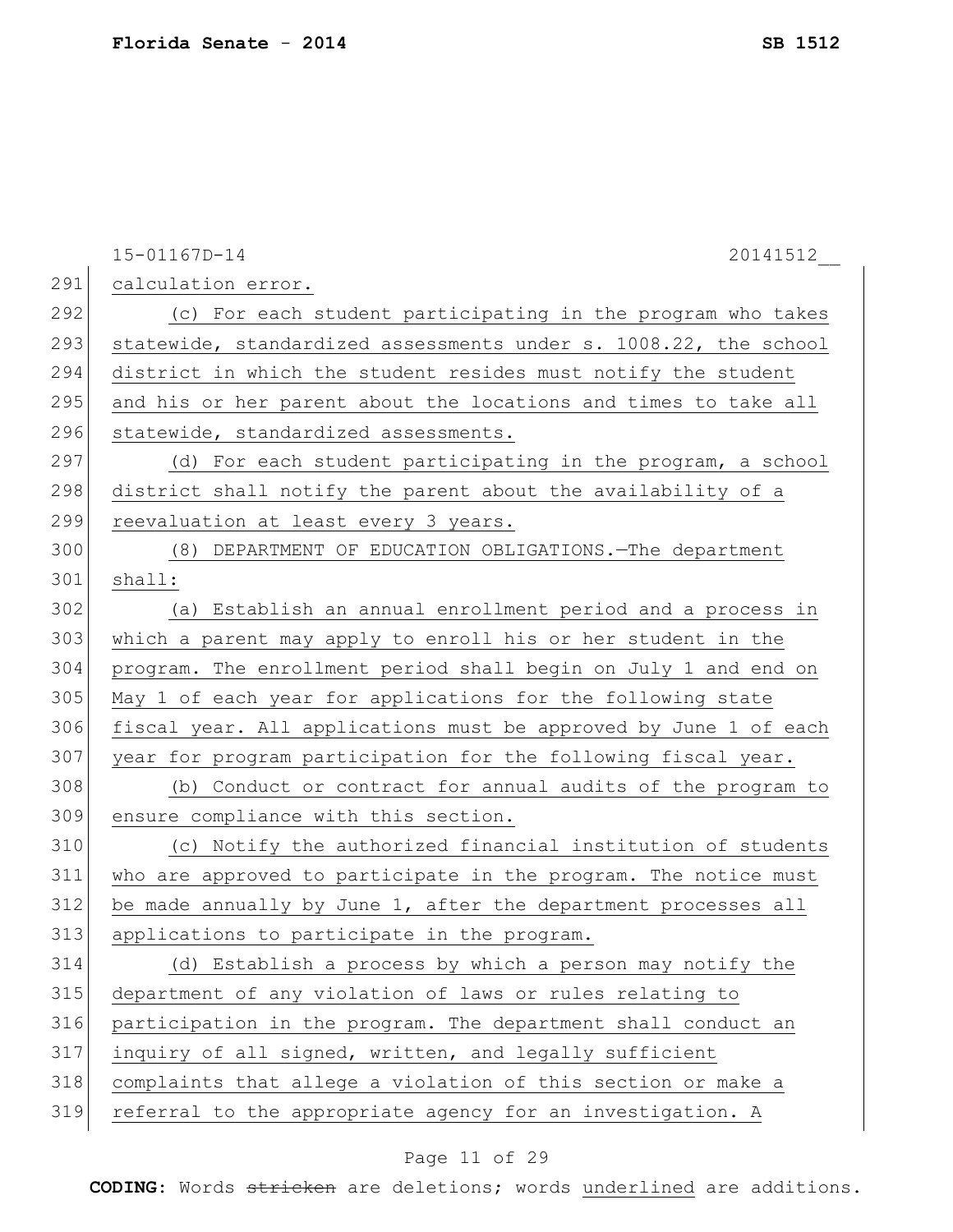|     | 15-01167D-14<br>20141512                                         |
|-----|------------------------------------------------------------------|
| 320 | complaint is legally sufficient if it contains ultimate facts    |
| 321 | showing that a violation of this section or a violation of a     |
| 322 | rule adopted under this section has occurred. In order to        |
| 323 | determine legal sufficiency, the department may require          |
| 324 | supporting information or documentation from the complainant. A  |
| 325 | department inquiry is not subject to the requirements of chapter |
| 326 | 120.                                                             |
| 327 | (e) Compare the list of students participating in the            |
| 328 | program with the public school enrollment lists before each      |
| 329 | program payment to avoid duplicate payments.                     |
| 330 | (f) Select an independent research organization, which may       |
| 331 | be a public or private entity or university, to which            |
| 332 | participating entities must report the scores of students        |
| 333 | participating in the program on the statewide, standardized      |
| 334 | assessments administered by the schools as specified in the IEP. |
| 335 | 1. The independent research organization shall annually          |
| 336 | issue a report to the department which includes:                 |
| 337 | a. The year-to-year learning gains of students                   |
| 338 | participating in the program.                                    |
| 339 | b. To the extent possible, a comparison of the learning          |
| 340 | gains of students in the program to the statewide learning gains |
| 341 | of public school students having backgrounds similar to those of |
| 342 | the students in the program. In order to minimize the costs and  |
| 343 | time that the independent research organization requires for     |
| 344 | analysis and evaluation, the department shall conduct analyses   |
| 345 | of assessment data from matched students in public schools and   |
| 346 | shall calculate the learning gains of control groups using a     |
| 347 | methodology outlined in the contract with the independent        |
| 348 | research organization.                                           |
|     |                                                                  |

# Page 12 of 29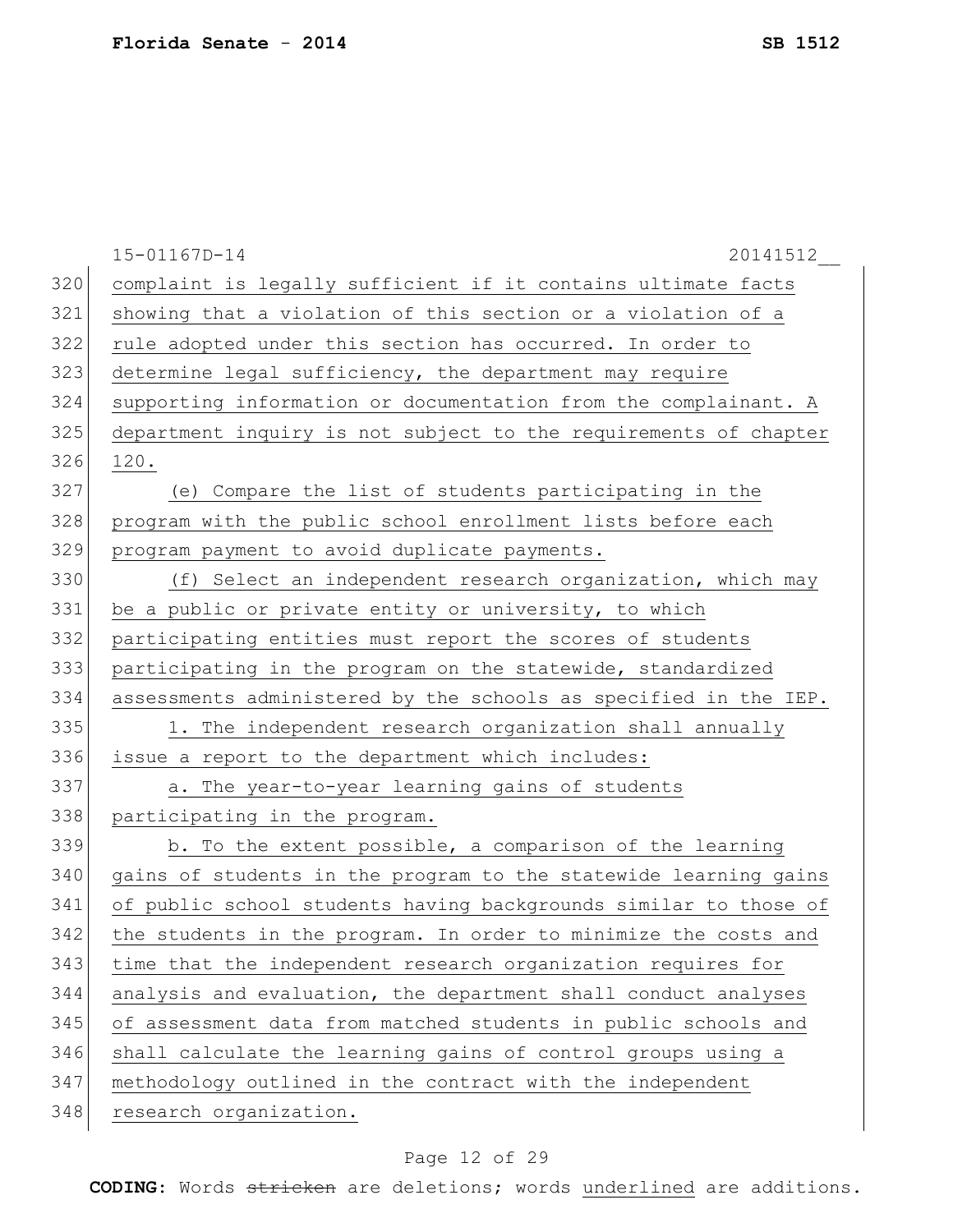|     | $15 - 01167D - 14$<br>20141512                                   |
|-----|------------------------------------------------------------------|
| 349 | c. The aggregate year-to-year learning gains of students in      |
| 350 | the program in each participating entity in which there are at   |
| 351 | least 30 participating students that have scores for tests for 2 |
| 352 | consecutive years at that entity.                                |
| 353 | 2. The sharing and reporting of the learning gains of            |
| 354 | students pursuant to this paragraph must be in accordance with   |
| 355 | the Family Educational Rights and Privacy Act, 20 U.S.C. s.      |
| 356 | 1232g, and shall be for the sole purpose of creating the annual  |
| 357 | report required under subparagraph 1. All parties shall preserve |
| 358 | the confidentiality of such information as required by law. The  |
| 359 | independent research organization may not disaggregate data in   |
| 360 | its annual report to a level that identifies individual          |
| 361 | participating entities, except as required under sub-            |
| 362 | subparagraph 1.c., or disclose the academic level of individual  |
| 363 | students.                                                        |
| 364 | 3. The department shall publish on its website the annual        |
| 365 | report required by subparagraph 1.                               |
| 366 | (g) Coordinate with state-funded or federally funded             |
| 367 | benefits programs to advise a parent about the possible effect   |
| 368 | his or her child's participation in the program under this       |
| 369 | section may have on the child's eligibility for participating in |
| 370 | those state-funded or federally funded benefits programs.        |
| 371 | (h) Issue a report by December 15, 2014, and annually            |
| 372 | thereafter to the Governor, the President of the Senate, and the |
| 373 | Speaker of the House of Representatives describing the           |
| 374 | implementation of accountability mechanisms for the program,     |
| 375 | identifying any substantial allegations and violations of a law  |
| 376 | or rule governing the program, and describing the corrective     |
| 377 | actions taken by the department relating to violations of a law  |

# Page 13 of 29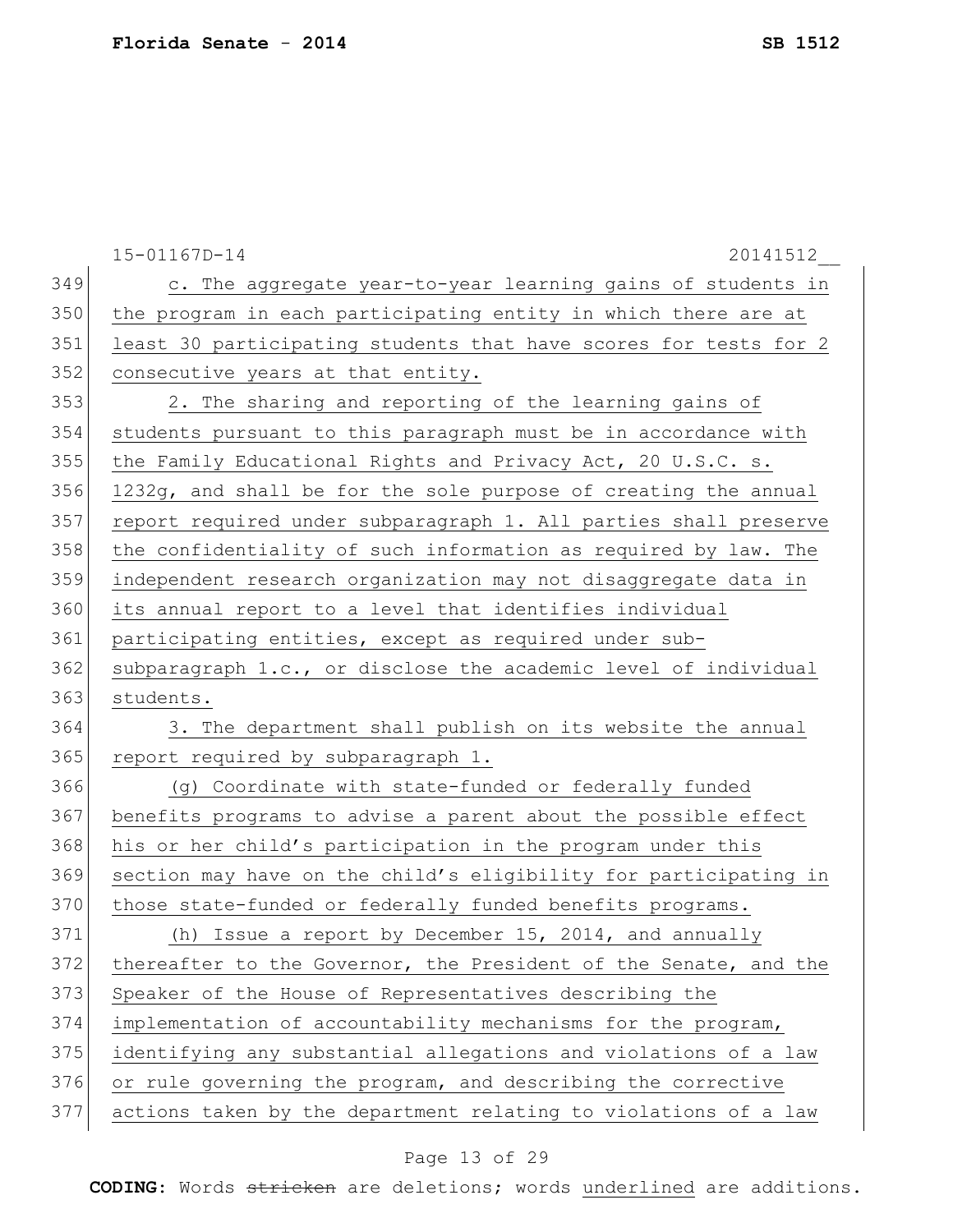|     | 15-01167D-14<br>20141512                                         |
|-----|------------------------------------------------------------------|
| 378 | or rule governing the program.                                   |
| 379 | (9) COMMISSIONER OF EDUCATION AUTHORITY AND OBLIGATIONS.-        |
| 380 | (a) The Commissioner of Education:                               |
| 381 | 1. Shall deny, suspend, or revoke a student's participation      |
| 382 | in the program if the health, safety, or welfare of the student  |
| 383 | is threatened or fraud is suspected.                             |
| 384 | 2. Shall deny, suspend, or revoke an authorized use of           |
| 385 | program funds if the health, safety, or welfare of the student   |
| 386 | is threatened or fraud is suspected.                             |
| 387 | 3. May deny, suspend, or revoke an authorized use of             |
| 388 | program funds for material failure to comply with this section   |
| 389 | and applicable department rules if the noncompliance is          |
| 390 | correctable within a reasonable period of time. Otherwise, the   |
| 391 | commissioner shall deny, suspend, or revoke an authorized use    |
| 392 | for failure to materially comply with the law and rules adopted  |
| 393 | under this section.                                              |
| 394 | 4. Shall require compliance by the appropriate party by a        |
| 395 | date certain for all nonmaterial failures to comply with this    |
| 396 | section and applicable department rules. The commissioner may    |
| 397 | deny, suspend, or revoke program participation under this        |
| 398 | section thereafter.                                              |
| 399 | (b) In determining whether to deny, suspend, or revoke in        |
| 400 | accordance with this subsection, the commissioner may consider   |
| 401 | factors that include, but are not limited to, acts or omissions  |
| 402 | by a participating entity which led to a previous denial or      |
| 403 | revocation of participation in an education scholarship program; |
| 404 | failure to reimburse the department for program funds improperly |
| 405 | received or retained by the entity; imposition of a prior        |
| 406 | criminal sanction related to the entity or its officers or       |

# Page 14 of 29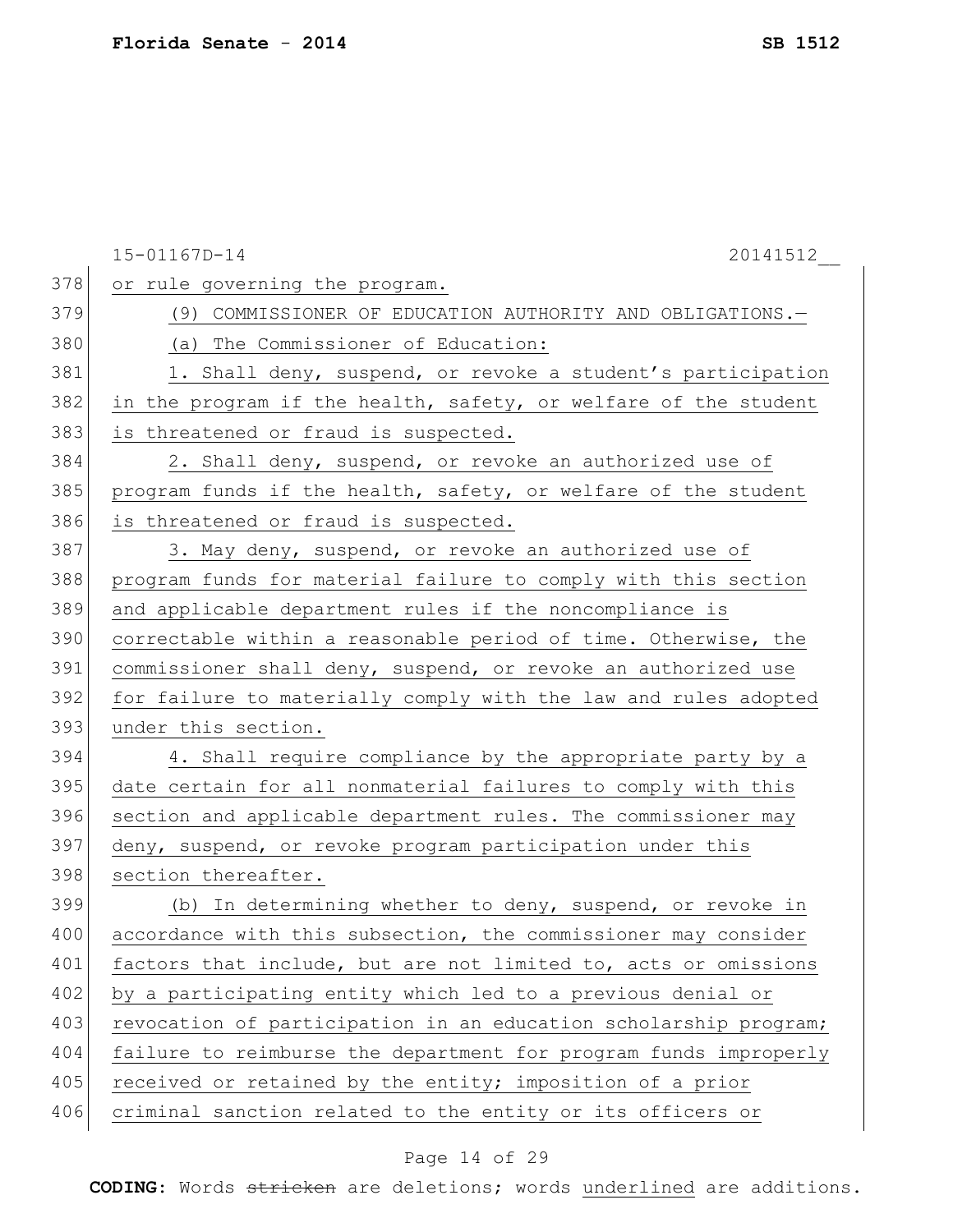|     | 15-01167D-14<br>20141512                                         |
|-----|------------------------------------------------------------------|
| 407 | employees; imposition of a civil fine or administrative fine,    |
| 408 | license revocation or suspension, or program eligibility         |
| 409 | suspension, termination, or revocation related to an entity's    |
| 410 | management or operation; or other types of criminal proceedings  |
| 411 | in which the entity or its officers or employees were found      |
| 412 | quilty of, regardless of adjudication, or entered a plea of nolo |
| 413 | contendere or guilty to, any offense involving fraud, deceit,    |
| 414 | dishonesty, or moral turpitude.                                  |
| 415 | (10) PARENT AND STUDENT RESPONSIBILITIES FOR PROGRAM             |
| 416 | PARTICIPATION.-A parent who applies for program participation    |
| 417 | under this section is exercising his or her parental option to   |
| 418 | determine the appropriate placement or services that best meet   |
| 419 | the needs of his or her student. To enroll an eligible student   |
| 420 | in the program, the parent must sign an agreement with the       |
| 421 | department and annually submit a notarized, sworn compliance     |
| 422 | statement to the department to:                                  |
| 423 | (a) Affirm that the student meets minimum student                |
| 424 | attendance requirements as provided in s. 1003.21.               |
| 425 | (b) Use the program funds only for authorized purposes, as       |
| 426 | described in subsection (5).                                     |
| 427 | (c) Affirm that the student takes all appropriate                |
| 428 | standardized assessments as specified in the student's IEP. The  |
| 429 | parent is responsible for transporting the student to the        |
| 430 | assessment site designated by the school district.               |
| 431 | (d) Request participation in the program at least 60 days        |
| 432 | before the date of the first program payment.                    |
| 433 | (e) Affirm that the student remains in good standing with        |
| 434 | the provider or school if those options are selected by the      |
| 435 | parent.                                                          |

# Page 15 of 29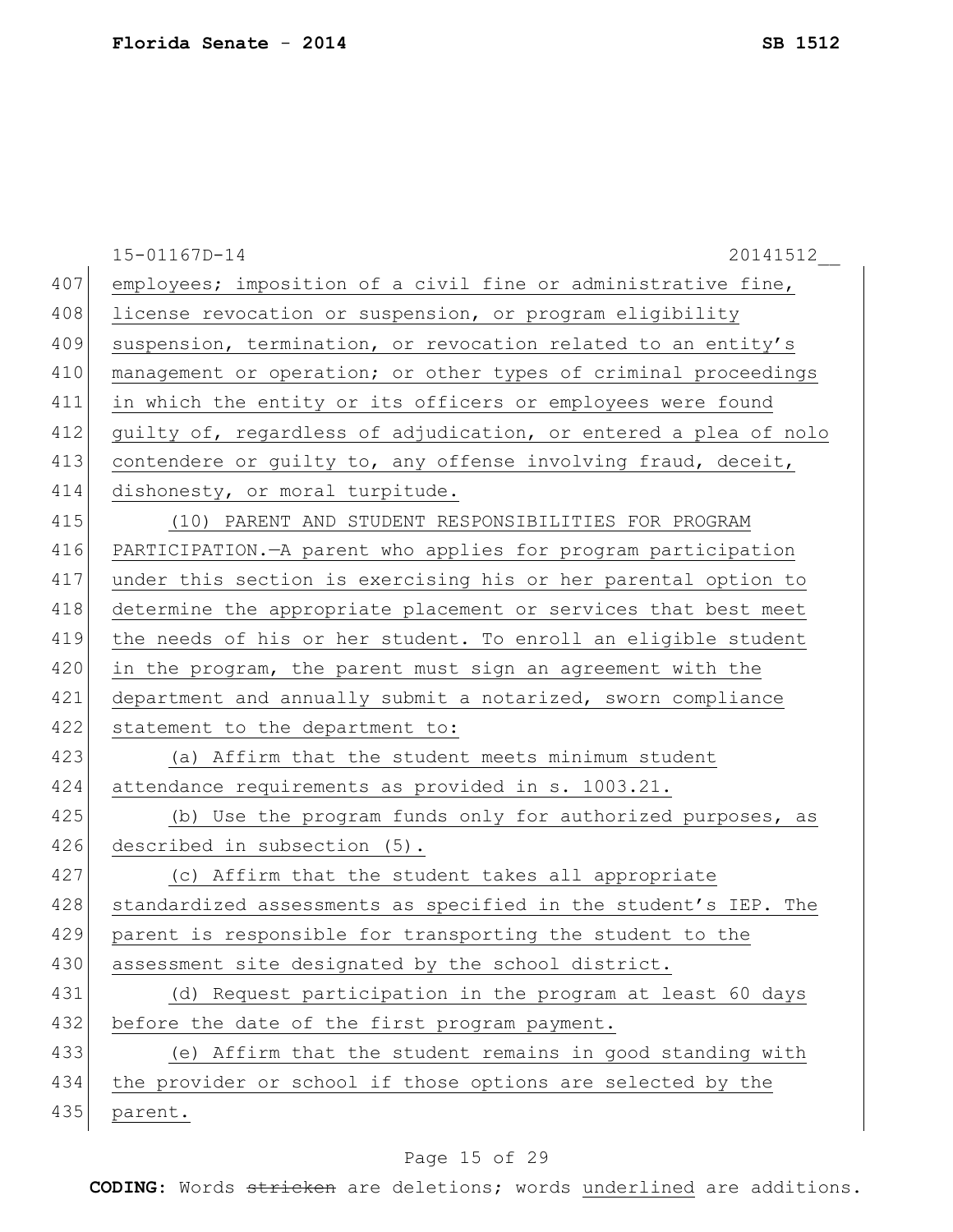|     | 15-01167D-14<br>20141512                                        |
|-----|-----------------------------------------------------------------|
| 436 | (f) Apply for admission of his or her child if the private      |
| 437 | school option is selected by the parent.                        |
| 438 | (g) Annually renew participation in the program.                |
| 439 | Notwithstanding any changes to the student's IEP, a student who |
| 440 | was previously eligible for participation in the program shall  |
| 441 | remain eligible to apply for renewal as provided in subsection  |
| 442 | $(6)$ .                                                         |
| 443 | (h) Designate in writing the authorized financial               |
| 444 | institution to receive payment of program funds and maintain a  |
| 445 | separate personalized account for learning at that institution. |
| 446 | (i) Affirm that the parent will not transfer any college        |
| 447 | savings funds to another beneficiary.                           |
| 448 | (j) Affirm that the parent will not take possession of any      |
| 449 | funding contributed by the state.                               |
| 450 |                                                                 |
| 451 | A parent who fails to comply with this subsection forfeits the  |
| 452 | personalized account for learning.                              |
| 453 | (11) FUNDING AND PAYMENT.-                                      |
| 454 | (a) 1. The maximum funding amount granted for an eligible       |
| 455 | student with a disability, pursuant to subsection (3), shall be |
| 456 | equivalent to the base student allocation in the Florida        |
| 457 | Education Finance Program multiplied by the appropriate cost    |
| 458 | factor for the educational program which would have been        |
| 459 | provided for the student in the district school to which he or  |
| 460 | she would have been assigned, multiplied by the district cost   |
| 461 | differential.                                                   |
| 462 | 2. In addition, an amount equivalent to a share of the          |
| 463 | guaranteed allocation for exceptional students in the Florida   |
| 464 | Education Finance Program shall be determined and added to the  |
|     |                                                                 |

# Page 16 of 29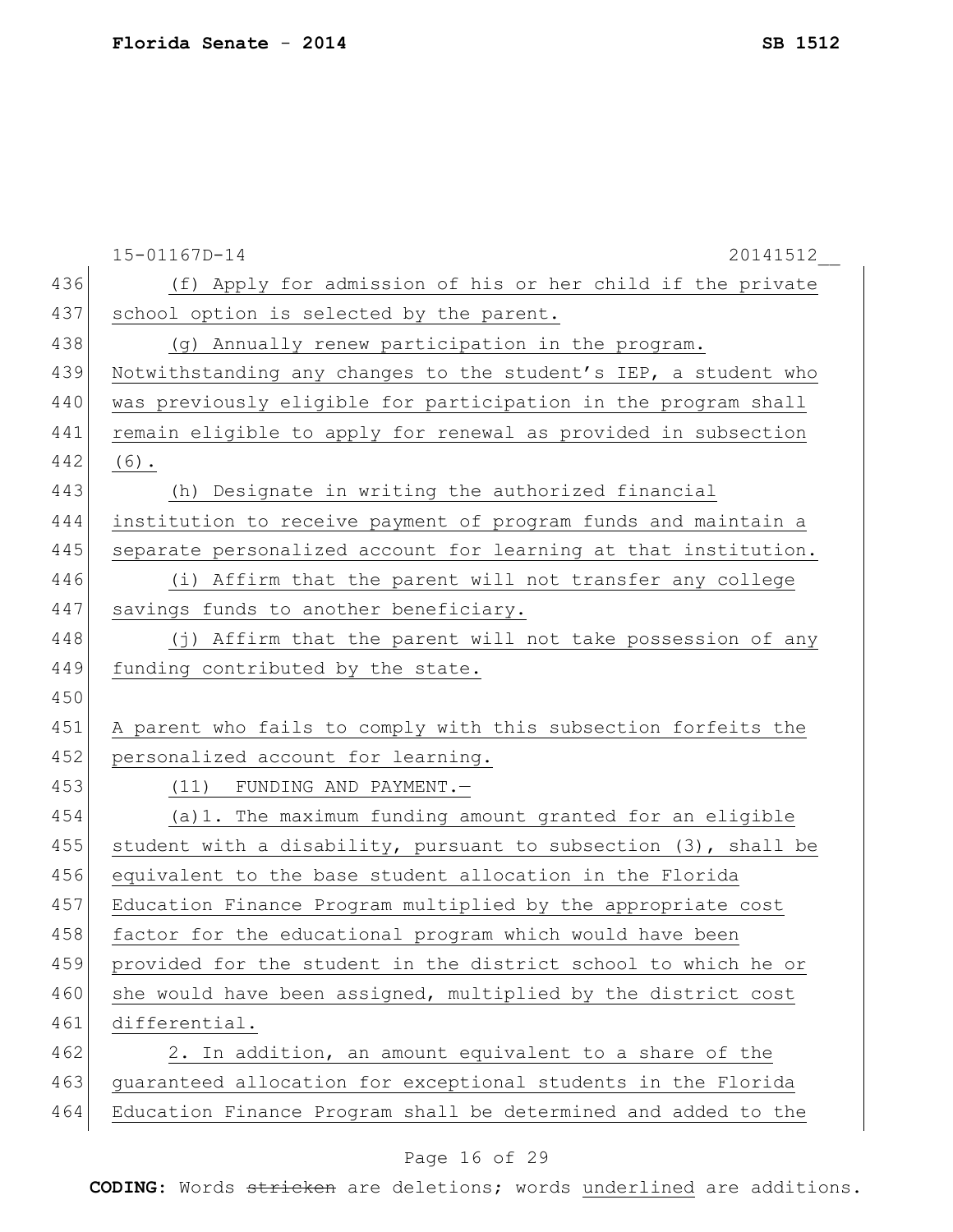|     | 15-01167D-14<br>20141512                                         |
|-----|------------------------------------------------------------------|
| 465 | amount in subparagraph 1. The calculation shall be based on the  |
| 466 | methodology and the data used to calculate the guaranteed        |
| 467 | allocation for exceptional students for each district in chapter |
| 468 | 2000-166, Laws of Florida. Except as provided in subparagraph    |
| 469 | 3., the calculation shall be based on the student's grade, the   |
| 470 | matrix level of services, and the difference between the 2000-   |
| 471 | 2001 basic program and the appropriate level of services cost    |
| 472 | factor, multiplied by the 2000-2001 base student allocation and  |
| 473 | the 2000-2001 district cost differential for the sending         |
| 474 | district. The calculated amount must also include an amount      |
| 475 | equivalent to the per-student share of supplemental academic     |
| 476 | instruction funds, instructional materials funds, technology     |
| 477 | funds, and other categorical funds as provided in the General    |
| 478 | Appropriations Act.                                              |
| 479 | 3. Until the school district completes the matrix required       |
| 480 | under paragraph $(7)$ (b), the calculation shall be based on the |
| 481 | matrix that assigns the student to support level 3 of services.  |
| 482 | When the school district completes the matrix, the amount of the |
| 483 | payment shall be adjusted as needed.                             |
| 484 | (b) The amount of the awarded funds shall be 90 percent of       |
| 485 | the calculated amount.                                           |
| 486 | (c) The school district shall report all students who are        |
| 487 | participating in the program. The participating students who     |
| 488 | have previously been included in the Florida Education Finance   |
| 489 | Program and are included in public school enrollment counts      |
| 490 | shall be reported separately from other students reported for    |
| 491 | purposes of the Florida Education Finance Program. Participating |
| 492 | students who have been enrolled in nonpublic schools shall also  |
| 493 | be reported separately.                                          |

# Page 17 of 29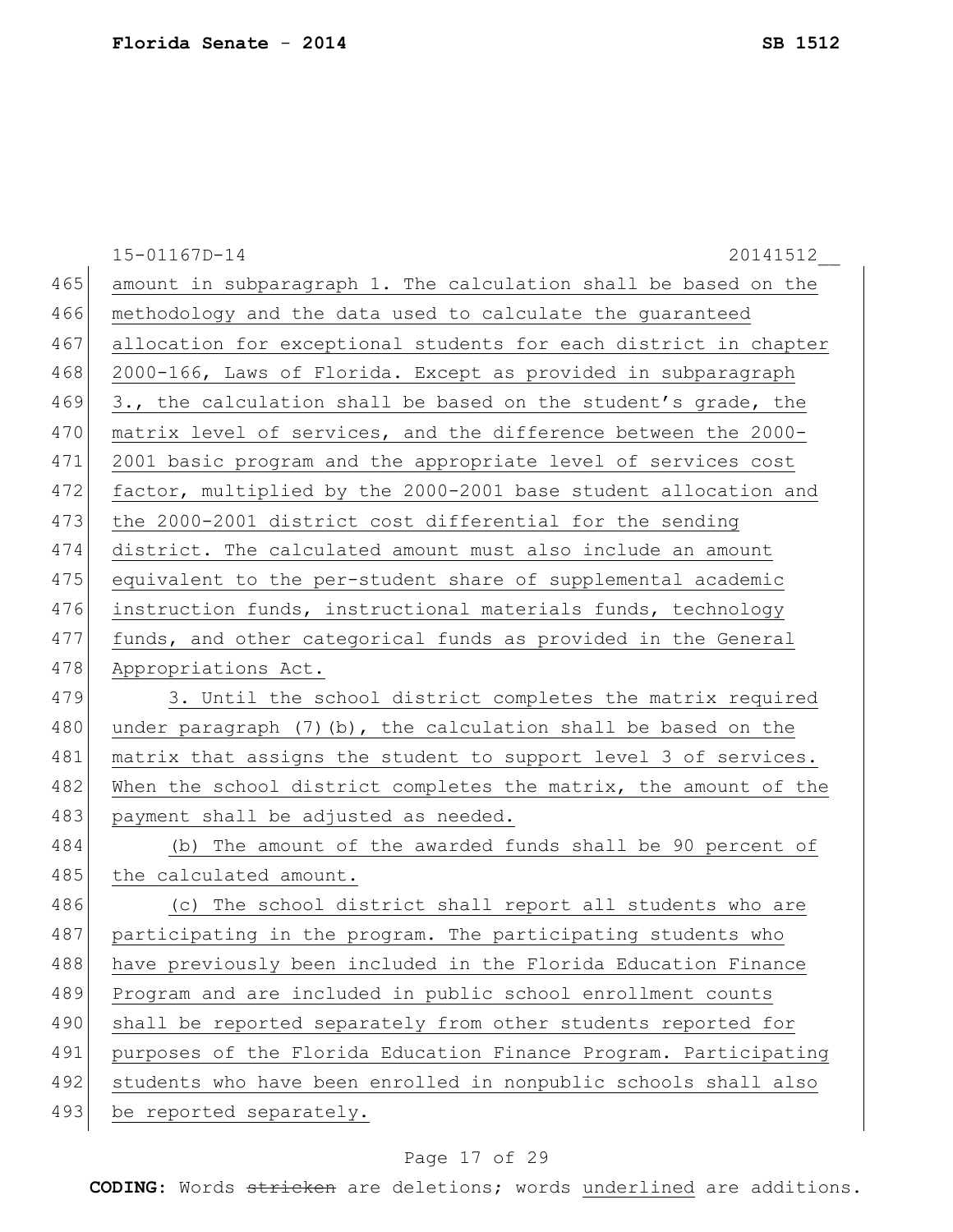|     | $15 - 01167D - 14$<br>20141512                                   |
|-----|------------------------------------------------------------------|
| 494 | (d) Following notification on July 1, September 1, December      |
| 495 | 1, or February 1 of the number of program participants:          |
| 496 | 1. For students who have been enrolled in public schools         |
| 497 | and are included in public school enrollment counts, the         |
| 498 | department shall transfer, from General Revenue funds only, the  |
| 499 | amount of the awarded program funds calculated pursuant to       |
| 500 | paragraph (b) from the school district's total funding           |
| 501 | entitlement under the Florida Education Finance Program and from |
| 502 | authorized categorical accounts to a separate account for the    |
| 503 | program for quarterly disbursement to the personalized account   |
| 504 | for learning at an authorized financial institution on behalf of |
| 505 | the parent and student; and                                      |
| 506 | 2. For students who have been and will continue to be            |
| 507 | enrolled in nonpublic schools, the department shall also         |
| 508 | transfer from an appropriation for the program the amount        |
| 509 | calculated under paragraph (b) to a separate account for the     |
| 510 | program for quarterly disbursement to the personalized account   |
| 511 | for learning at an authorized financial institution on behalf of |
| 512 | the parent and student. Nonpublic school students shall be       |
| 513 | provided awarded funds on a first-come, first-served basis.      |
| 514 | (e) When a student enters the program, the department must       |
| 515 | receive, at least 30 days before the first quarterly program     |
| 516 | payment is made to the personalized account for learning for the |
| 517 | student, all documentation required for the student's            |
| 518 | participation in the program.                                    |
| 519 | (f) Upon notification by the department that it has              |
| 520 | received the documentation required under paragraph (d), the     |
| 521 | Chief Financial Officer shall make payments in four equal        |
| 522 | amounts no later than September 1, November 1, February 1, and   |

# Page 18 of 29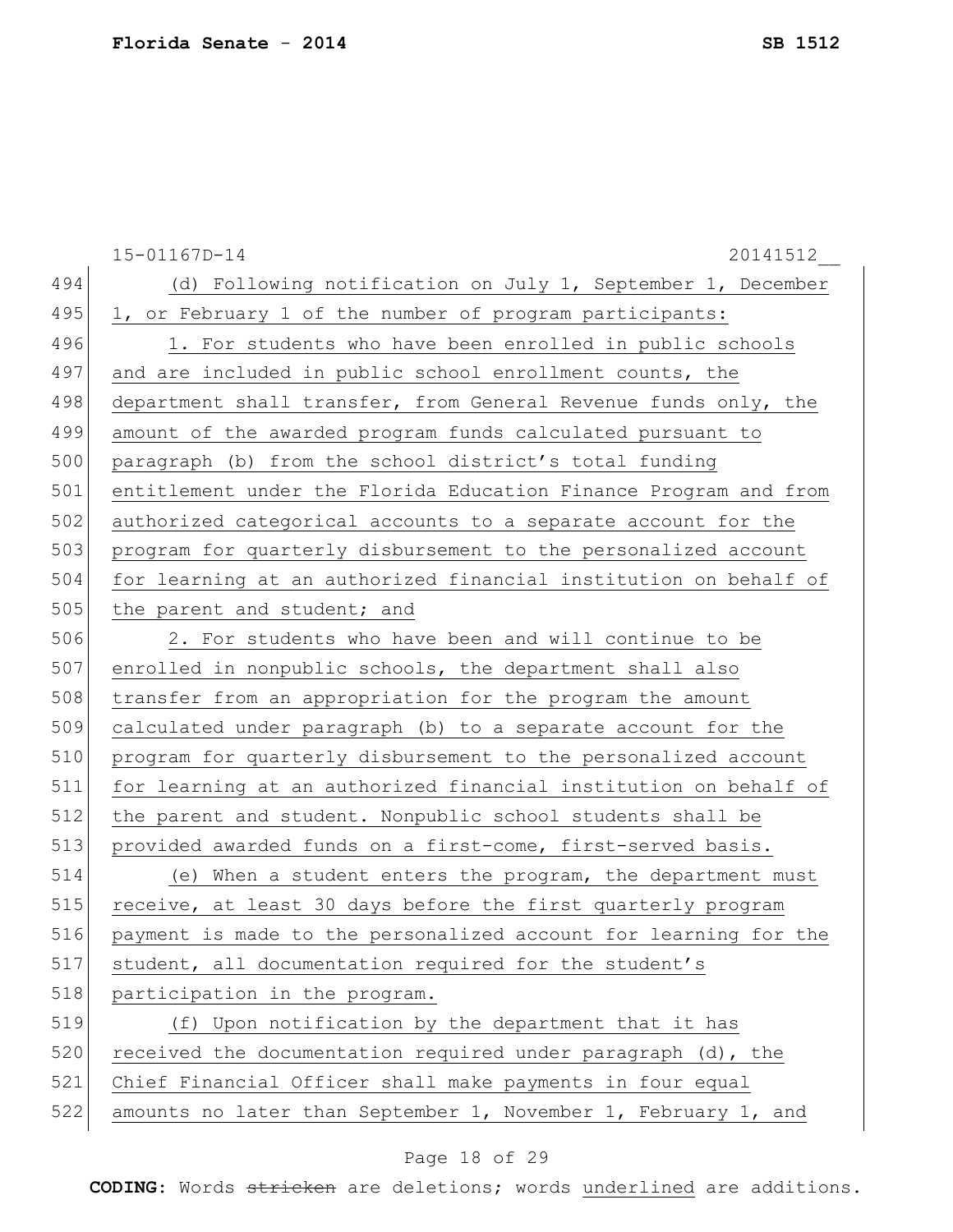|     | 15-01167D-14<br>20141512                                         |
|-----|------------------------------------------------------------------|
| 523 | April 1 of each academic year in which the awarded funds are in  |
| 524 | force. The initial payment shall be made after department        |
| 525 | verification of the establishment of the personalized account    |
| 526 | for learning at an authorized financial institution, and         |
| 527 | subsequent payments shall be made upon verification of parental  |
| 528 | obligations under subsection (10). Payment must be by individual |
| 529 | warrant made payable to the personalized account for learning on |
| 530 | behalf of the parent and student. The authorized financial       |
| 531 | institution shall mail or electronically process payments as     |
| 532 | directed by the parent for authorized uses.                      |
| 533 | (g) Subsequent to each payment, the department shall             |
| 534 | request from the Department of Financial Services a sample of    |
| 535 | payments from the authorized financial institution for           |
| 536 | authorized uses to endorsed warrants to review and confirm       |
| 537 | compliance with this section.                                    |
| 538 | (h) Upon an eligible student's graduation from an eligible       |
| 539 | postsecondary educational institution or after any period of 4   |
| 540 | consecutive years after high school graduation in which the      |
| 541 | student is not enrolled in an eligible postsecondary educational |
| 542 | institution, the student's personalized account for learning     |
| 543 | shall be closed, and any remaining funds shall revert to the     |
| 544 | state.                                                           |
| 545 | (12)<br>CHIEF FINANCIAL OFFICER OBLIGATIONS. - The Chief         |
| 546 | Financial Officer shall:                                         |
| 547 | (a) Make payments to fund personalized accounts for              |
| 548 | learning at the authorized financial institution pursuant to     |
| 549 | this section.                                                    |
| 550 | (b) Select through the state's competitive bidding process       |
| 551 | an authorized financial institution to administer personalized   |
|     |                                                                  |

# Page 19 of 29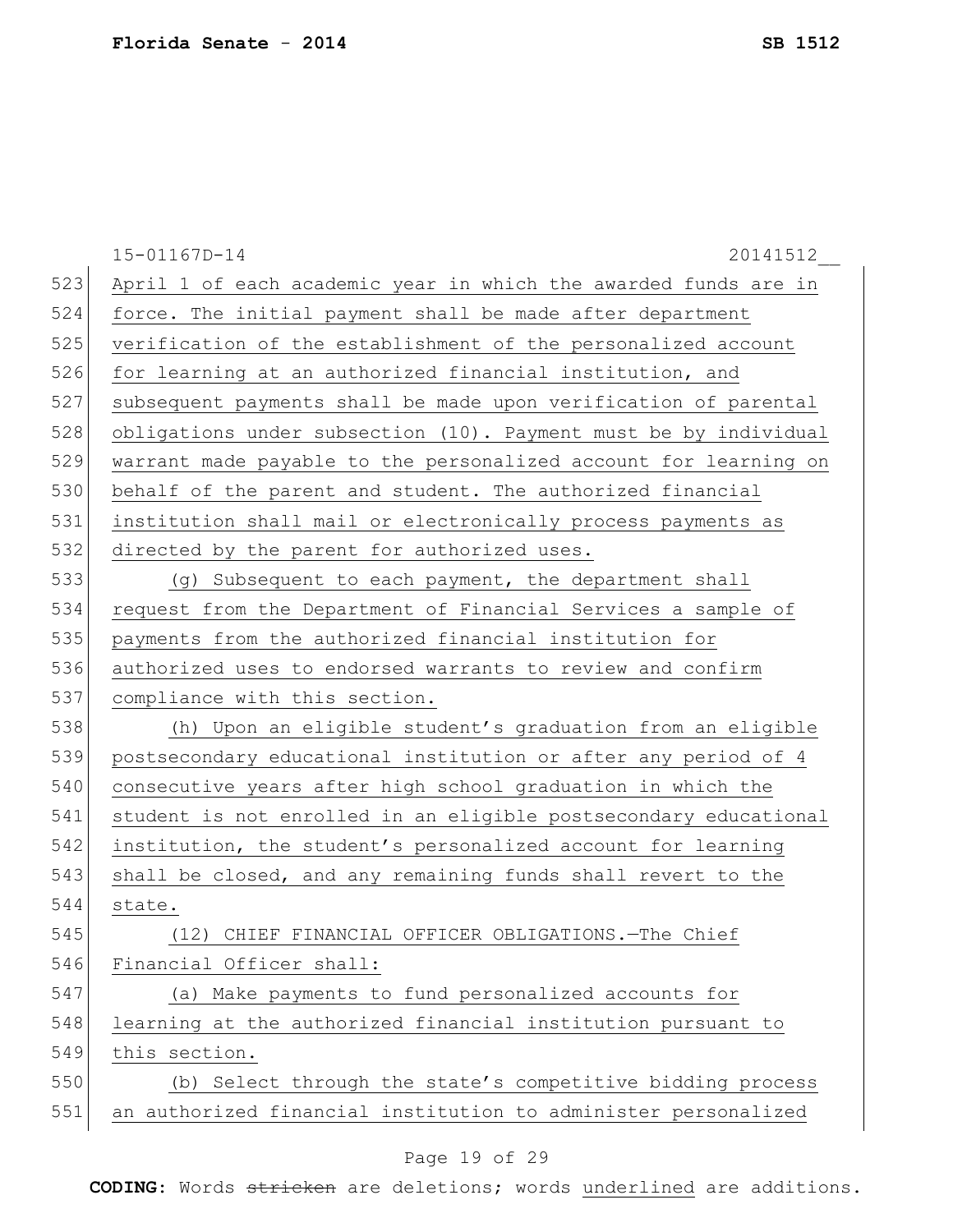| 552<br>accounts for learning.<br>553<br>(c) Require audits of the authorized financial<br>554<br>institution's personalized accounts for learning.<br>555<br>(13) LIABILITY. - The state is not liable for the award or<br>556<br>any use of awarded funds under this section.<br>557<br>(14) SCOPE OF AUTHORITY. - This section does not expand the<br>558<br>regulatory authority of this state, its officers, or any school<br>559<br>district to impose additional regulation on participating<br>560<br>private schools, nonpublic postsecondary educational<br>561<br>institutions, and private providers beyond those reasonably<br>562<br>necessary to enforce requirements expressly set forth in this<br>563<br>section.<br>564<br>$(15)$ RULES.-<br>565<br>(a) The State Board of Education shall adopt rules pursuant<br>566<br>to ss. 120.536(1) and 120.54 to administer this section. The<br>567<br>rules must identify the appropriate school district personnel |
|----------------------------------------------------------------------------------------------------------------------------------------------------------------------------------------------------------------------------------------------------------------------------------------------------------------------------------------------------------------------------------------------------------------------------------------------------------------------------------------------------------------------------------------------------------------------------------------------------------------------------------------------------------------------------------------------------------------------------------------------------------------------------------------------------------------------------------------------------------------------------------------------------------------------------------------------------------------------------------|
|                                                                                                                                                                                                                                                                                                                                                                                                                                                                                                                                                                                                                                                                                                                                                                                                                                                                                                                                                                                  |
|                                                                                                                                                                                                                                                                                                                                                                                                                                                                                                                                                                                                                                                                                                                                                                                                                                                                                                                                                                                  |
|                                                                                                                                                                                                                                                                                                                                                                                                                                                                                                                                                                                                                                                                                                                                                                                                                                                                                                                                                                                  |
|                                                                                                                                                                                                                                                                                                                                                                                                                                                                                                                                                                                                                                                                                                                                                                                                                                                                                                                                                                                  |
|                                                                                                                                                                                                                                                                                                                                                                                                                                                                                                                                                                                                                                                                                                                                                                                                                                                                                                                                                                                  |
|                                                                                                                                                                                                                                                                                                                                                                                                                                                                                                                                                                                                                                                                                                                                                                                                                                                                                                                                                                                  |
|                                                                                                                                                                                                                                                                                                                                                                                                                                                                                                                                                                                                                                                                                                                                                                                                                                                                                                                                                                                  |
|                                                                                                                                                                                                                                                                                                                                                                                                                                                                                                                                                                                                                                                                                                                                                                                                                                                                                                                                                                                  |
|                                                                                                                                                                                                                                                                                                                                                                                                                                                                                                                                                                                                                                                                                                                                                                                                                                                                                                                                                                                  |
|                                                                                                                                                                                                                                                                                                                                                                                                                                                                                                                                                                                                                                                                                                                                                                                                                                                                                                                                                                                  |
|                                                                                                                                                                                                                                                                                                                                                                                                                                                                                                                                                                                                                                                                                                                                                                                                                                                                                                                                                                                  |
|                                                                                                                                                                                                                                                                                                                                                                                                                                                                                                                                                                                                                                                                                                                                                                                                                                                                                                                                                                                  |
|                                                                                                                                                                                                                                                                                                                                                                                                                                                                                                                                                                                                                                                                                                                                                                                                                                                                                                                                                                                  |
|                                                                                                                                                                                                                                                                                                                                                                                                                                                                                                                                                                                                                                                                                                                                                                                                                                                                                                                                                                                  |
|                                                                                                                                                                                                                                                                                                                                                                                                                                                                                                                                                                                                                                                                                                                                                                                                                                                                                                                                                                                  |
|                                                                                                                                                                                                                                                                                                                                                                                                                                                                                                                                                                                                                                                                                                                                                                                                                                                                                                                                                                                  |
| 568<br>who must complete the matrix of services.                                                                                                                                                                                                                                                                                                                                                                                                                                                                                                                                                                                                                                                                                                                                                                                                                                                                                                                                 |
| 569<br>(b) The Chief Financial Officer shall adopt rules pursuant                                                                                                                                                                                                                                                                                                                                                                                                                                                                                                                                                                                                                                                                                                                                                                                                                                                                                                                |
| 570<br>to ss. 120.536(1) and 120.54 to administer this section.                                                                                                                                                                                                                                                                                                                                                                                                                                                                                                                                                                                                                                                                                                                                                                                                                                                                                                                  |
| 571<br>Section 2. Present subsection (10) of section 1003.4282,                                                                                                                                                                                                                                                                                                                                                                                                                                                                                                                                                                                                                                                                                                                                                                                                                                                                                                                  |
| 572<br>Florida Statutes, is renumbered as subsection (11), and a new                                                                                                                                                                                                                                                                                                                                                                                                                                                                                                                                                                                                                                                                                                                                                                                                                                                                                                             |
| 573<br>subsection (10) is added to that section, to read:                                                                                                                                                                                                                                                                                                                                                                                                                                                                                                                                                                                                                                                                                                                                                                                                                                                                                                                        |
| 574<br>1003.4282 Requirements for a standard high school diploma.-                                                                                                                                                                                                                                                                                                                                                                                                                                                                                                                                                                                                                                                                                                                                                                                                                                                                                                               |
| 575<br>(10) STUDENTS WITH DISABILITIES.-Beginning with students                                                                                                                                                                                                                                                                                                                                                                                                                                                                                                                                                                                                                                                                                                                                                                                                                                                                                                                  |
| 576<br>entering grade 9 in the 2014-2015 school year, this subsection                                                                                                                                                                                                                                                                                                                                                                                                                                                                                                                                                                                                                                                                                                                                                                                                                                                                                                            |
| 577<br>applies to a student with a disability.                                                                                                                                                                                                                                                                                                                                                                                                                                                                                                                                                                                                                                                                                                                                                                                                                                                                                                                                   |
| 578<br>(a) A parent of a student with a disability shall, in                                                                                                                                                                                                                                                                                                                                                                                                                                                                                                                                                                                                                                                                                                                                                                                                                                                                                                                     |
| 579<br>collaboration with the individual education plan team pursuant                                                                                                                                                                                                                                                                                                                                                                                                                                                                                                                                                                                                                                                                                                                                                                                                                                                                                                            |
| 580<br>to s. 1003.5716, declare an intent for the student to graduate                                                                                                                                                                                                                                                                                                                                                                                                                                                                                                                                                                                                                                                                                                                                                                                                                                                                                                            |

# Page 20 of 29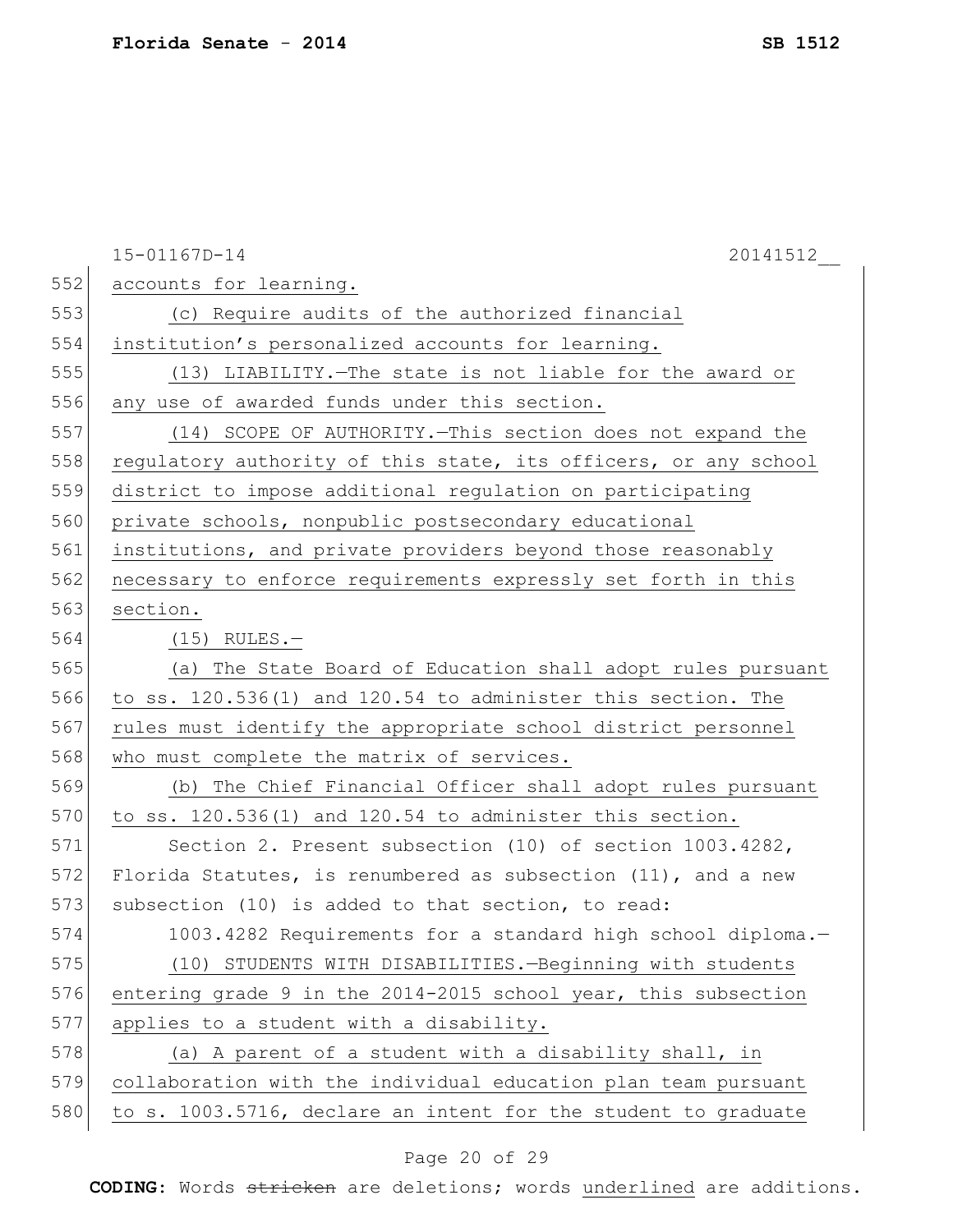|     | $15 - 01167D - 14$<br>20141512                                   |
|-----|------------------------------------------------------------------|
| 581 | from high school with either a standard high school diploma or a |
| 582 | certificate of completion. A student with a disability who does  |
| 583 | not satisfy the standard high school diploma requirements        |
| 584 | pursuant to this section shall be awarded a certificate of       |
| 585 | completion.                                                      |
| 586 | (b) The following options, in addition to the other options      |
| 587 | specified in this section, may be used to satisfy the standard   |
| 588 | high school diploma requirements, as specified in the student's  |
| 589 | individual education plan:                                       |
| 590 | 1. A combination of course substitutions, assessments,           |
| 591 | industry certifications, and other acceleration options          |
| 592 | appropriate to the student's unique skills and abilities that    |
| 593 | meet the criteria established by State Board of Education rule.  |
| 594 | 2. A portfolio of quantifiable evidence that documents a         |
| 595 | student's mastery of academic standards through rigorous metrics |
| 596 | established by State Board of Education rule. A portfolio may    |
| 597 | include, but is not limited to, documentation of work            |
| 598 | experience, internships, community service, and postsecondary    |
| 599 | credit.                                                          |
| 600 | (c) A student with a disability who meets the standard high      |
| 601 | school diploma requirements in this section may defer the        |
| 602 | receipt of a standard high school diploma if the student:        |
| 603 | 1. Has an individual education plan that prescribes special      |
| 604 | education, transition planning, transition services, or related  |
| 605 | services through age 21; and                                     |
| 606 | 2. Is enrolled in accelerated college credit instruction         |
| 607 | pursuant to s. 1007.27, industry certification courses that lead |
| 608 | to college credit, a collegiate high school program, courses     |
| 609 | necessary to satisfy the Scholar designation requirements, or a  |

# Page 21 of 29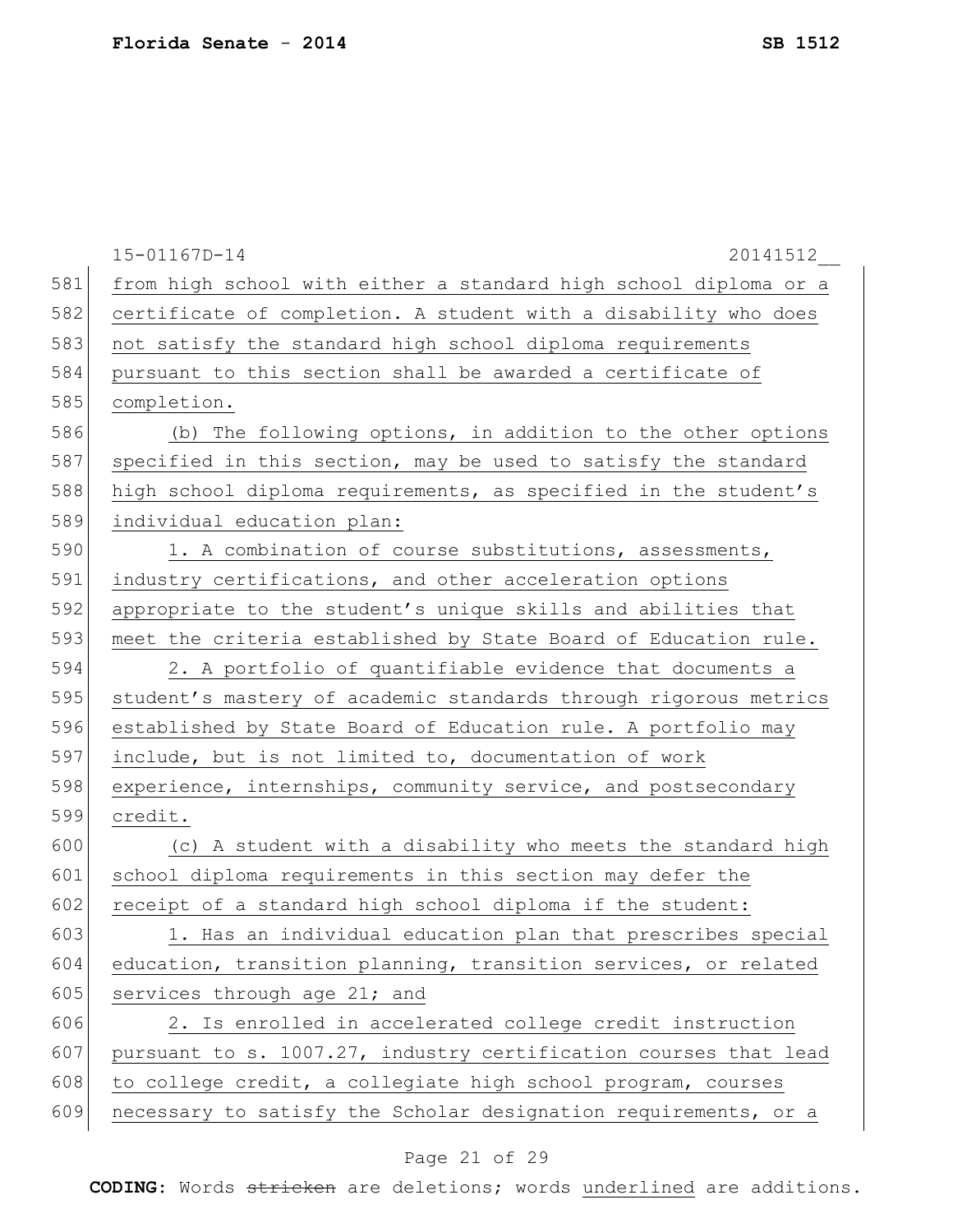|     | 15-01167D-14<br>20141512                                          |
|-----|-------------------------------------------------------------------|
| 610 | structured work-study, internship, or pre-apprenticeship          |
| 611 | program.                                                          |
| 612 | (d) A student with a disability who receives a certificate        |
| 613 | of completion and has an individual education plan that           |
| 614 | prescribes special education, transition planning, transition     |
| 615 | services, or related services through 21 years of age may         |
| 616 | continue to receive the specified instruction and services.       |
| 617 | (e) Any waiver of the statewide, standardized assessment          |
| 618 | requirements by the individual education plan team, pursuant to   |
| 619 | s. 1008.22(3)(c), must be approved by the parent and is subject   |
| 620 | to verification for appropriateness by an independent reviewer    |
| 621 | selected by the parent as provided for in s. 1003.572.            |
| 622 | Section 3. Paragraph (c) is added to subsection (1) of            |
| 623 | section 1003.4285, Florida Statutes, to read:                     |
| 624 | 1003.4285 Standard high school diploma designations.-             |
| 625 | (1) Each standard high school diploma shall include, as           |
| 626 | applicable, the following designations if the student meets the   |
| 627 | criteria set forth for the designation:                           |
| 628 | (c) Specialty designation. In addition to the requirements        |
| 629 | of s. 1003.4282, in order to earn the Specialty designation, a    |
| 630 | student must, beginning with students entering grade 9 in the     |
| 631 | 2015-2016 school year:                                            |
| 632 | 1. Be a student with a disability, as defined in s.               |
| 633 | $1003.01(3)$ ;                                                    |
| 634 | 2. Have an individual education plan (IEP) indicating that        |
| 635 | the student fully met all requirements of s. 1003.4282 through a  |
| 636 | portfolio established in the IEP pursuant to s. 1003.4282(10) (b) |
| 637 | and s. 1003.5716(2)(b); and                                       |
| 638 | 3. Earn two or more digital tools industry certifications         |

# Page 22 of 29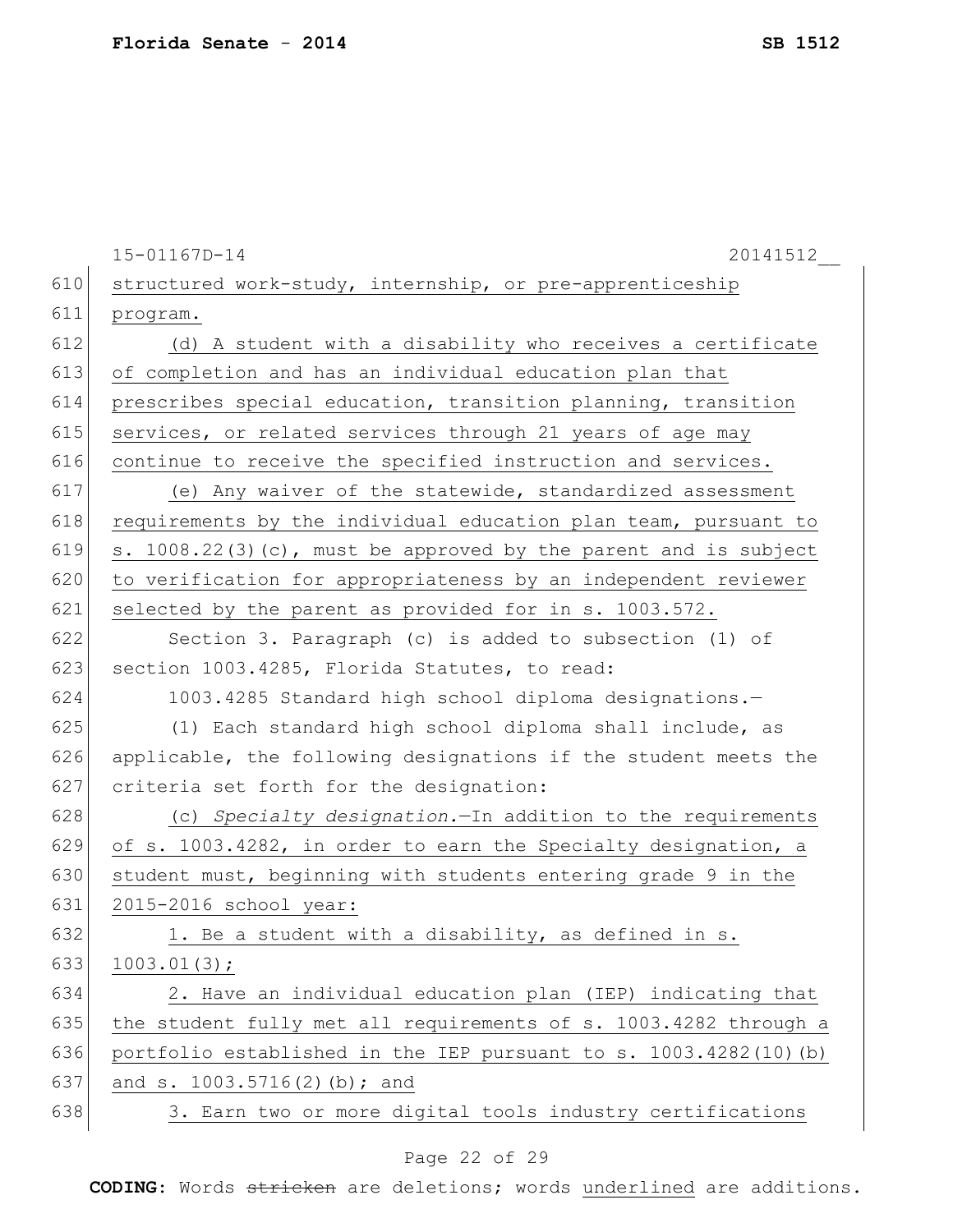|     | 15-01167D-14<br>20141512                                         |
|-----|------------------------------------------------------------------|
| 639 | from the list established under s. 1003.492.                     |
| 640 | Section 4. Effective July 1, 2015, section 1003.438,             |
| 641 | Florida Statutes, is repealed.                                   |
| 642 | Section 5. Section 1003.5716, Florida Statutes, is created       |
| 643 | to read:                                                         |
| 644 | 1003.5716 Transition to postsecondary education and career       |
| 645 | opportunities.-All students with disabilities who are 3 years of |
| 646 | age to 21 years of age have the right to a free, appropriate     |
| 647 | public education. As used in this section, the term "IEP" means  |
| 648 | individual education plan.                                       |
| 649 | (1) To ensure quality planning for a successful transition       |
| 650 | of a student with a disability to postsecondary education and    |
| 651 | career opportunities, an IEP team shall begin the process of,    |
| 652 | and develop an IEP for, identifying the need for transition      |
| 653 | services before the student with a disability attains the age of |
| 654 | 14 years in order for his or her postsecondary goals and career  |
| 655 | goals to be identified and in place when he or she attains the   |
| 656 | age of 16 years. This process must include, but is not limited   |
| 657 | to:                                                              |
| 658 | (a) Consideration of the student's need for instruction in       |
| 659 | the area of self-determination and self-advocacy to assist the   |
| 660 | student's active and effective participation in an IEP meeting;  |
| 661 | and                                                              |
| 662 | (b) Preparation for the student to graduate from high            |
| 663 | school with a standard high school diploma pursuant to s.        |
| 664 | 1003.4282 with a Scholar designation unless the parent chooses a |
| 665 | Merit designation or Specialty designation.                      |
| 666 | (2) Beginning not later than the first IEP to be in effect       |
| 667 | when the student turns 16, or younger, if determined appropriate |

# Page 23 of 29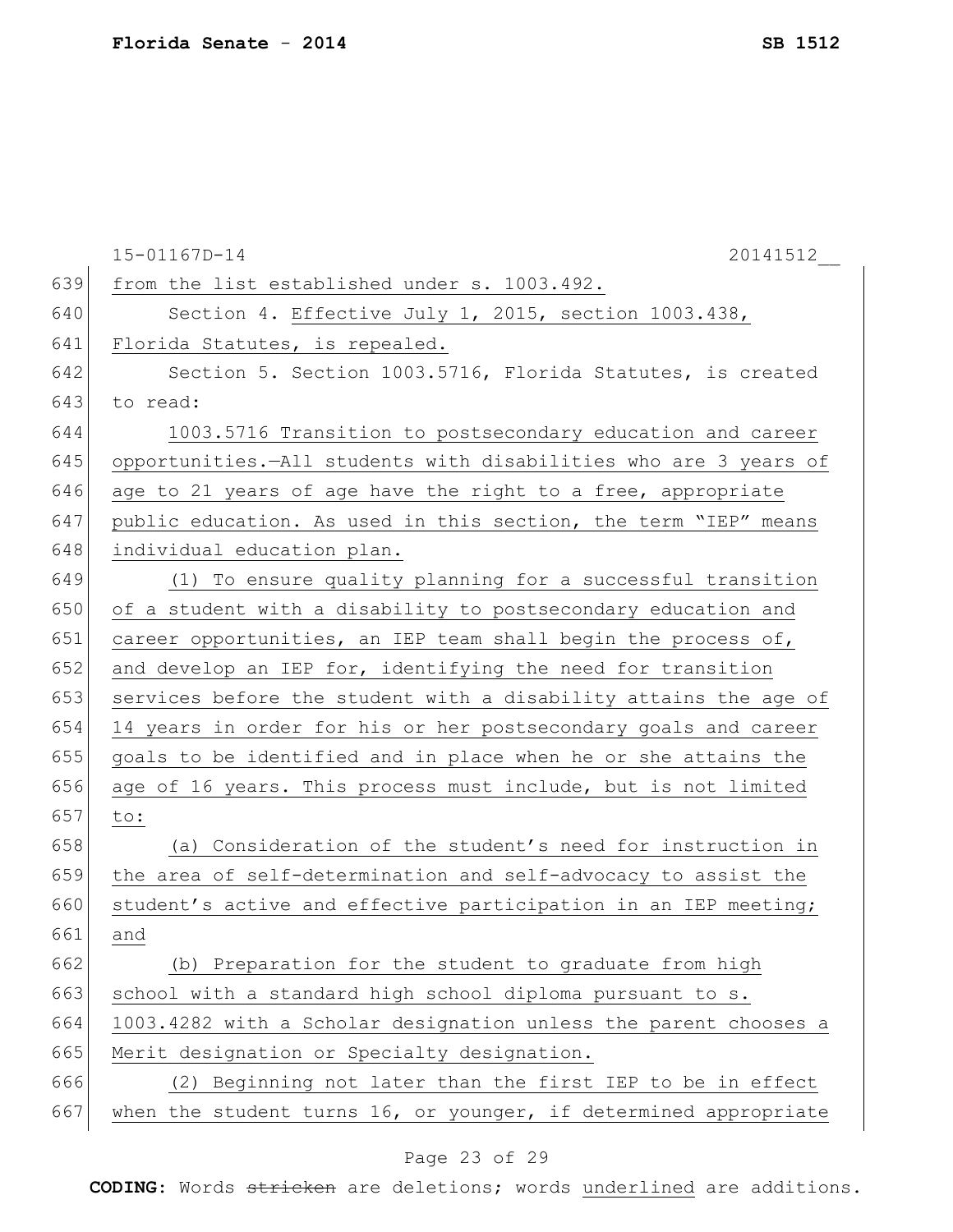|     | 15-01167D-14<br>20141512                                          |
|-----|-------------------------------------------------------------------|
| 668 | by the parent and the IEP team, the IEP must include the          |
| 669 | following statements that must be updated annually:               |
| 670 | (a) A statement of intent to pursue a standard high school        |
| 671 | diploma and a Scholar, Merit, or Specialty designation, pursuant  |
| 672 | to s. 1003.4285, as determined by the parent.                     |
| 673 | (b) A statement of intent to receive a standard high school       |
| 674 | diploma before the student reaches the age of 22 and a            |
| 675 | description of how the student will fully meet the requirements   |
| 676 | in s. 1003.428 or s. 1003.4282, as applicable, including, but     |
| 677 | not limited to, a portfolio pursuant to s. 1003.4282(10) (b) that |
| 678 | meets the criteria specified in State Board of Education rule.    |
| 679 | The IEP must also specify the outcomes and additional benefits    |
| 680 | expected by the parent and the IEP team at the time of the        |
| 681 | student's graduation.                                             |
| 682 | (c) A statement of appropriate measurable long-term               |
| 683 | postsecondary education and career goals based upon age-          |
| 684 | appropriate transition assessments related to training,           |
| 685 | education, employment, and, if appropriate, independent living    |
| 686 | skills and the transition services, including courses of study    |
| 687 | needed to assist the student in reaching those goals.             |
| 688 | (3) Any change in the IEP for the goals specified in              |
| 689 | subsection (2) must be approved by the parent and is subject to   |
| 690 | verification for appropriateness by an independent reviewer       |
| 691 | selected by the parent as provided in s. 1003.572.                |
| 692 | (4) If a participating agency responsible for transition          |
| 693 | services, other than the school district, fails to provide the    |
| 694 | transition services described in the IEP, the school district     |
| 695 | shall reconvene the IEP team to identify alternative strategies   |
| 696 | to meet the transition objectives for the student that are        |

# Page 24 of 29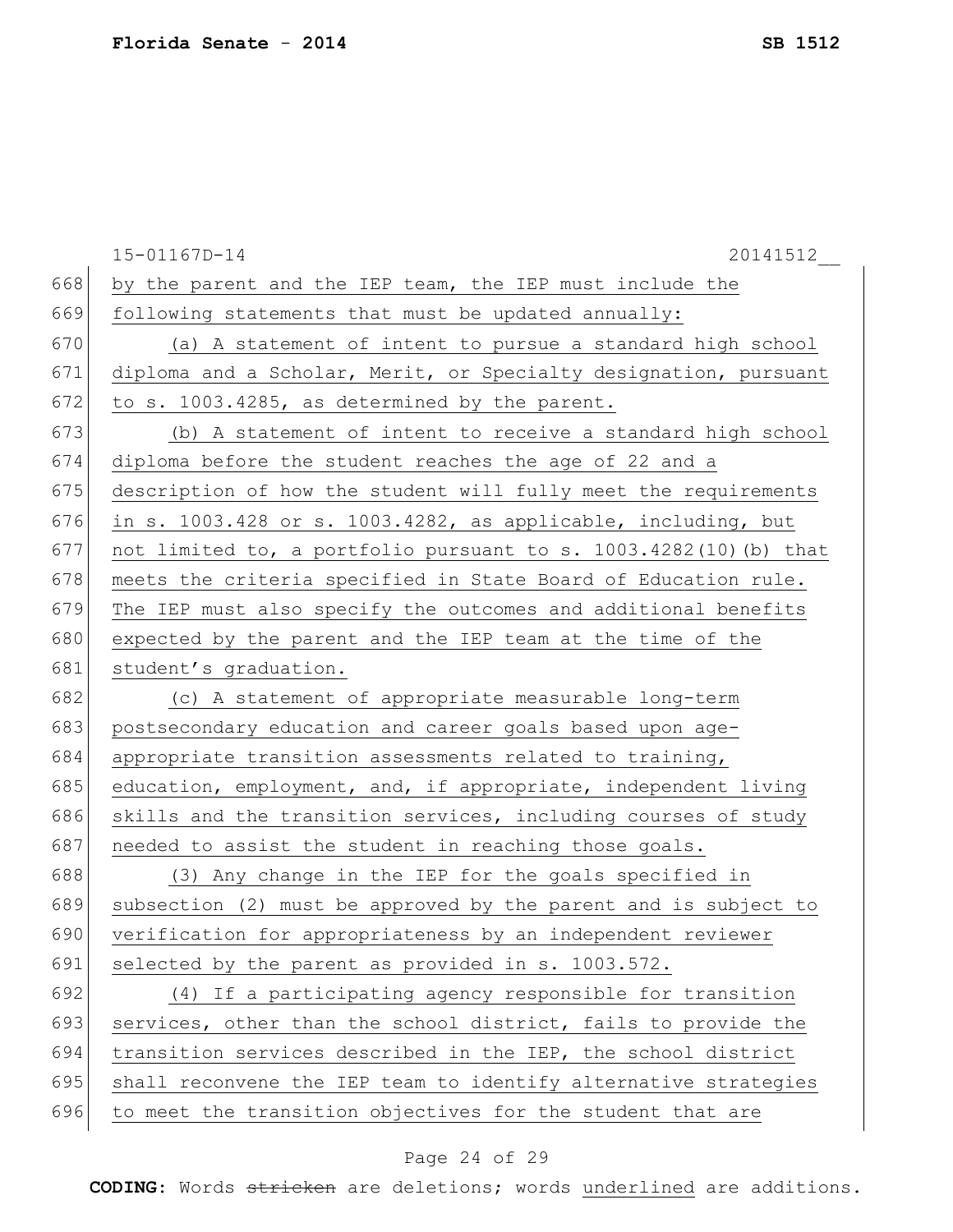| 697<br>specified in the IEP. However, this does not relieve any<br>698<br>participating agency of the responsibility to provide or pay for<br>699<br>any transition service that the agency would otherwise provide<br>700<br>to students with disabilities who meet the eligibility criteria<br>701<br>of that agency.<br>702<br>Section 6. Subsection (3) of section 1003.572, Florida<br>703<br>Statutes, is amended to read:<br>704<br>1003.572 Collaboration of public and private instructional<br>705<br>personnel.-<br>706<br>(3) Private instructional personnel who are hired or<br>707<br>contracted by parents to collaborate with public instructional<br>708<br>personnel must be permitted to observe the student in the<br>709<br>educational setting, collaborate with instructional personnel in<br>710<br>the educational setting, and provide services in the educational<br>711<br>setting according to the following requirements:<br>712<br>(a) The student's public instructional personnel and<br>713<br>principal consent to the time and place.<br>714<br>(b) The private instructional personnel satisfy the<br>715<br>requirements of s. 1012.32 or s. 1012.321.<br>716<br>For the purpose of implementing this subsection, a school<br>717<br>district may not impose any requirements beyond those<br>718<br>requirements specified in this subsection or charge any fees.<br>719<br>720<br>Section 7. Section 1008.2121, Florida Statutes, is created<br>721<br>to read:<br>722<br>1008.2121 Students with severe cognitive or physical<br>723<br>disabilities; permanent exemption.-Based on information that a<br>724<br>reasonably prudent person would rely upon, including, but not |     | 15-01167D-14<br>20141512                                        |
|--------------------------------------------------------------------------------------------------------------------------------------------------------------------------------------------------------------------------------------------------------------------------------------------------------------------------------------------------------------------------------------------------------------------------------------------------------------------------------------------------------------------------------------------------------------------------------------------------------------------------------------------------------------------------------------------------------------------------------------------------------------------------------------------------------------------------------------------------------------------------------------------------------------------------------------------------------------------------------------------------------------------------------------------------------------------------------------------------------------------------------------------------------------------------------------------------------------------------------------------------------------------------------------------------------------------------------------------------------------------------------------------------------------------------------------------------------------------------------------------------------------------------------------------------------------------------------------------------------------------------------------------------------------------------------------------------------------------------|-----|-----------------------------------------------------------------|
|                                                                                                                                                                                                                                                                                                                                                                                                                                                                                                                                                                                                                                                                                                                                                                                                                                                                                                                                                                                                                                                                                                                                                                                                                                                                                                                                                                                                                                                                                                                                                                                                                                                                                                                          |     |                                                                 |
|                                                                                                                                                                                                                                                                                                                                                                                                                                                                                                                                                                                                                                                                                                                                                                                                                                                                                                                                                                                                                                                                                                                                                                                                                                                                                                                                                                                                                                                                                                                                                                                                                                                                                                                          |     |                                                                 |
|                                                                                                                                                                                                                                                                                                                                                                                                                                                                                                                                                                                                                                                                                                                                                                                                                                                                                                                                                                                                                                                                                                                                                                                                                                                                                                                                                                                                                                                                                                                                                                                                                                                                                                                          |     |                                                                 |
|                                                                                                                                                                                                                                                                                                                                                                                                                                                                                                                                                                                                                                                                                                                                                                                                                                                                                                                                                                                                                                                                                                                                                                                                                                                                                                                                                                                                                                                                                                                                                                                                                                                                                                                          |     |                                                                 |
|                                                                                                                                                                                                                                                                                                                                                                                                                                                                                                                                                                                                                                                                                                                                                                                                                                                                                                                                                                                                                                                                                                                                                                                                                                                                                                                                                                                                                                                                                                                                                                                                                                                                                                                          |     |                                                                 |
|                                                                                                                                                                                                                                                                                                                                                                                                                                                                                                                                                                                                                                                                                                                                                                                                                                                                                                                                                                                                                                                                                                                                                                                                                                                                                                                                                                                                                                                                                                                                                                                                                                                                                                                          |     |                                                                 |
|                                                                                                                                                                                                                                                                                                                                                                                                                                                                                                                                                                                                                                                                                                                                                                                                                                                                                                                                                                                                                                                                                                                                                                                                                                                                                                                                                                                                                                                                                                                                                                                                                                                                                                                          |     |                                                                 |
|                                                                                                                                                                                                                                                                                                                                                                                                                                                                                                                                                                                                                                                                                                                                                                                                                                                                                                                                                                                                                                                                                                                                                                                                                                                                                                                                                                                                                                                                                                                                                                                                                                                                                                                          |     |                                                                 |
|                                                                                                                                                                                                                                                                                                                                                                                                                                                                                                                                                                                                                                                                                                                                                                                                                                                                                                                                                                                                                                                                                                                                                                                                                                                                                                                                                                                                                                                                                                                                                                                                                                                                                                                          |     |                                                                 |
|                                                                                                                                                                                                                                                                                                                                                                                                                                                                                                                                                                                                                                                                                                                                                                                                                                                                                                                                                                                                                                                                                                                                                                                                                                                                                                                                                                                                                                                                                                                                                                                                                                                                                                                          |     |                                                                 |
|                                                                                                                                                                                                                                                                                                                                                                                                                                                                                                                                                                                                                                                                                                                                                                                                                                                                                                                                                                                                                                                                                                                                                                                                                                                                                                                                                                                                                                                                                                                                                                                                                                                                                                                          |     |                                                                 |
|                                                                                                                                                                                                                                                                                                                                                                                                                                                                                                                                                                                                                                                                                                                                                                                                                                                                                                                                                                                                                                                                                                                                                                                                                                                                                                                                                                                                                                                                                                                                                                                                                                                                                                                          |     |                                                                 |
|                                                                                                                                                                                                                                                                                                                                                                                                                                                                                                                                                                                                                                                                                                                                                                                                                                                                                                                                                                                                                                                                                                                                                                                                                                                                                                                                                                                                                                                                                                                                                                                                                                                                                                                          |     |                                                                 |
|                                                                                                                                                                                                                                                                                                                                                                                                                                                                                                                                                                                                                                                                                                                                                                                                                                                                                                                                                                                                                                                                                                                                                                                                                                                                                                                                                                                                                                                                                                                                                                                                                                                                                                                          |     |                                                                 |
|                                                                                                                                                                                                                                                                                                                                                                                                                                                                                                                                                                                                                                                                                                                                                                                                                                                                                                                                                                                                                                                                                                                                                                                                                                                                                                                                                                                                                                                                                                                                                                                                                                                                                                                          |     |                                                                 |
|                                                                                                                                                                                                                                                                                                                                                                                                                                                                                                                                                                                                                                                                                                                                                                                                                                                                                                                                                                                                                                                                                                                                                                                                                                                                                                                                                                                                                                                                                                                                                                                                                                                                                                                          |     |                                                                 |
|                                                                                                                                                                                                                                                                                                                                                                                                                                                                                                                                                                                                                                                                                                                                                                                                                                                                                                                                                                                                                                                                                                                                                                                                                                                                                                                                                                                                                                                                                                                                                                                                                                                                                                                          |     |                                                                 |
|                                                                                                                                                                                                                                                                                                                                                                                                                                                                                                                                                                                                                                                                                                                                                                                                                                                                                                                                                                                                                                                                                                                                                                                                                                                                                                                                                                                                                                                                                                                                                                                                                                                                                                                          |     |                                                                 |
|                                                                                                                                                                                                                                                                                                                                                                                                                                                                                                                                                                                                                                                                                                                                                                                                                                                                                                                                                                                                                                                                                                                                                                                                                                                                                                                                                                                                                                                                                                                                                                                                                                                                                                                          |     |                                                                 |
|                                                                                                                                                                                                                                                                                                                                                                                                                                                                                                                                                                                                                                                                                                                                                                                                                                                                                                                                                                                                                                                                                                                                                                                                                                                                                                                                                                                                                                                                                                                                                                                                                                                                                                                          |     |                                                                 |
|                                                                                                                                                                                                                                                                                                                                                                                                                                                                                                                                                                                                                                                                                                                                                                                                                                                                                                                                                                                                                                                                                                                                                                                                                                                                                                                                                                                                                                                                                                                                                                                                                                                                                                                          |     |                                                                 |
|                                                                                                                                                                                                                                                                                                                                                                                                                                                                                                                                                                                                                                                                                                                                                                                                                                                                                                                                                                                                                                                                                                                                                                                                                                                                                                                                                                                                                                                                                                                                                                                                                                                                                                                          |     |                                                                 |
|                                                                                                                                                                                                                                                                                                                                                                                                                                                                                                                                                                                                                                                                                                                                                                                                                                                                                                                                                                                                                                                                                                                                                                                                                                                                                                                                                                                                                                                                                                                                                                                                                                                                                                                          |     |                                                                 |
|                                                                                                                                                                                                                                                                                                                                                                                                                                                                                                                                                                                                                                                                                                                                                                                                                                                                                                                                                                                                                                                                                                                                                                                                                                                                                                                                                                                                                                                                                                                                                                                                                                                                                                                          |     |                                                                 |
|                                                                                                                                                                                                                                                                                                                                                                                                                                                                                                                                                                                                                                                                                                                                                                                                                                                                                                                                                                                                                                                                                                                                                                                                                                                                                                                                                                                                                                                                                                                                                                                                                                                                                                                          |     |                                                                 |
|                                                                                                                                                                                                                                                                                                                                                                                                                                                                                                                                                                                                                                                                                                                                                                                                                                                                                                                                                                                                                                                                                                                                                                                                                                                                                                                                                                                                                                                                                                                                                                                                                                                                                                                          |     |                                                                 |
|                                                                                                                                                                                                                                                                                                                                                                                                                                                                                                                                                                                                                                                                                                                                                                                                                                                                                                                                                                                                                                                                                                                                                                                                                                                                                                                                                                                                                                                                                                                                                                                                                                                                                                                          |     |                                                                 |
|                                                                                                                                                                                                                                                                                                                                                                                                                                                                                                                                                                                                                                                                                                                                                                                                                                                                                                                                                                                                                                                                                                                                                                                                                                                                                                                                                                                                                                                                                                                                                                                                                                                                                                                          |     |                                                                 |
|                                                                                                                                                                                                                                                                                                                                                                                                                                                                                                                                                                                                                                                                                                                                                                                                                                                                                                                                                                                                                                                                                                                                                                                                                                                                                                                                                                                                                                                                                                                                                                                                                                                                                                                          | 725 | limited to, facts contained within an individual education plan |

# Page 25 of 29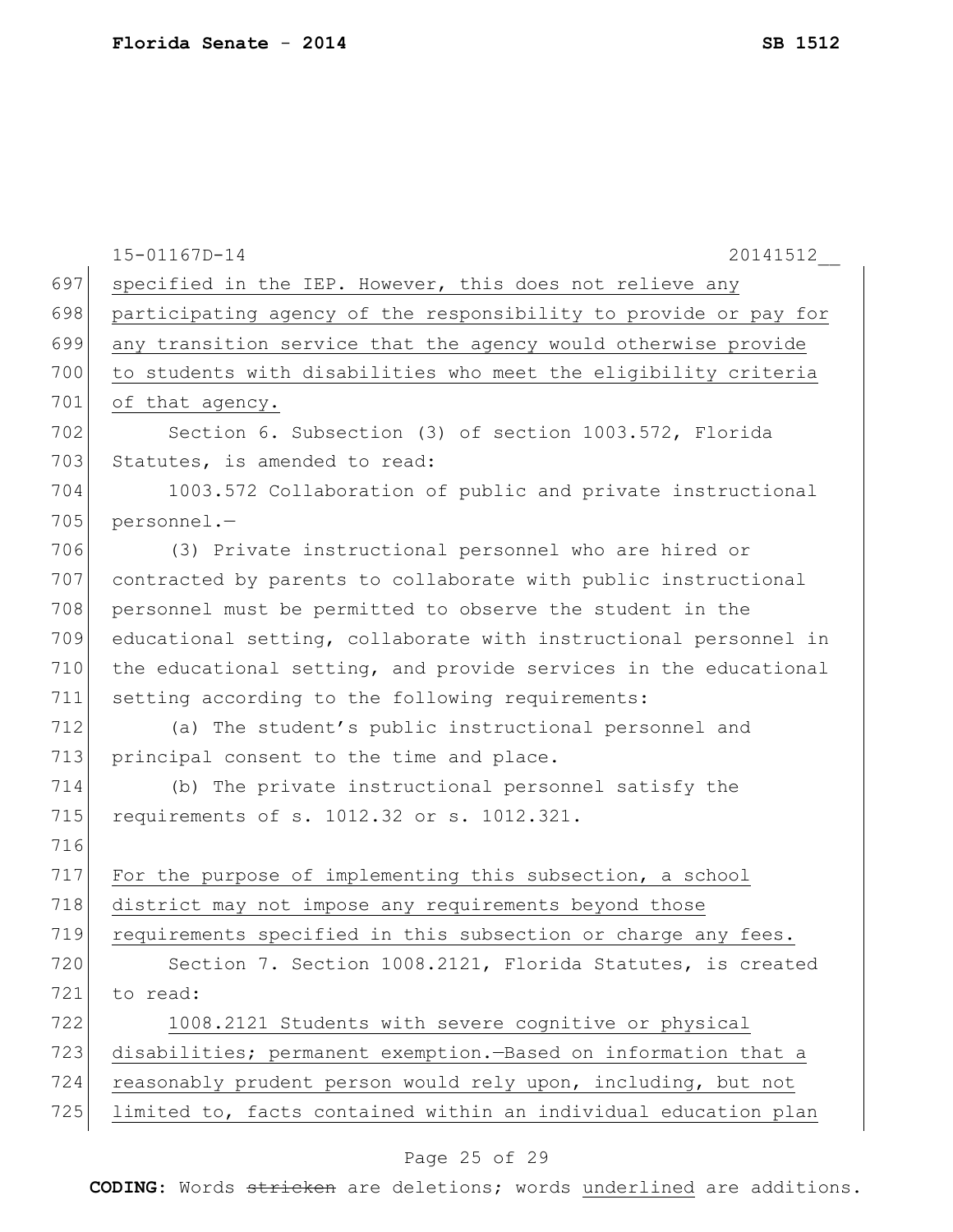|     | $15 - 01167D - 14$<br>20141512                                   |
|-----|------------------------------------------------------------------|
| 726 | under s. 1008.212, documentation from an appropriate health care |
| 727 | provider, or certification from the district school board        |
| 728 | superintendent, the Commissioner of Education shall              |
| 729 | perfunctorily grant a permanent exemption to a student who       |
| 730 | suffers from such a severe cognitive disability or physical      |
| 731 | disability that the student permanently lacks the capacity to    |
| 732 | take statewide, standardized assessments. The State Board of     |
| 733 | Education shall adopt rules to administer this section,          |
| 734 | including, but not limited to, expediting the exemption process  |
| 735 | to demonstrate the utmost compassion and consideration for       |
| 736 | meeting the parent's and student's needs.                        |
| 737 | Section 8. Paragraph (c) of subsection (5) of section            |
| 738 | 1008.25, Florida Statutes, is amended to read:                   |
| 739 | 1008.25 Public school student progression; remedial              |
| 740 | instruction; reporting requirements.-                            |
| 741 | (5) READING DEFICIENCY AND PARENTAL NOTIFICATION. -              |
| 742 | (c) The parent of any student who exhibits a substantial         |
| 743 | deficiency in reading, as described in paragraph (a), must be    |
| 744 | notified in writing of the following:                            |
| 745 | 1. That his or her child has been identified as having a         |
| 746 | substantial deficiency in reading.                               |
| 747 | 2. A description of the current services that are provided       |
| 748 | to the child.                                                    |
| 749 | 3. A description of the proposed supplemental instructional      |
| 750 | services and supports that will be provided to the child that    |
| 751 | are designed to remediate the identified area of reading         |
| 752 | deficiency.                                                      |
| 753 | 4. That if the child's reading deficiency is not remediated      |
| 754 | by the end of grade 3, the child must be retained unless he or   |
|     | Page 26 of 29                                                    |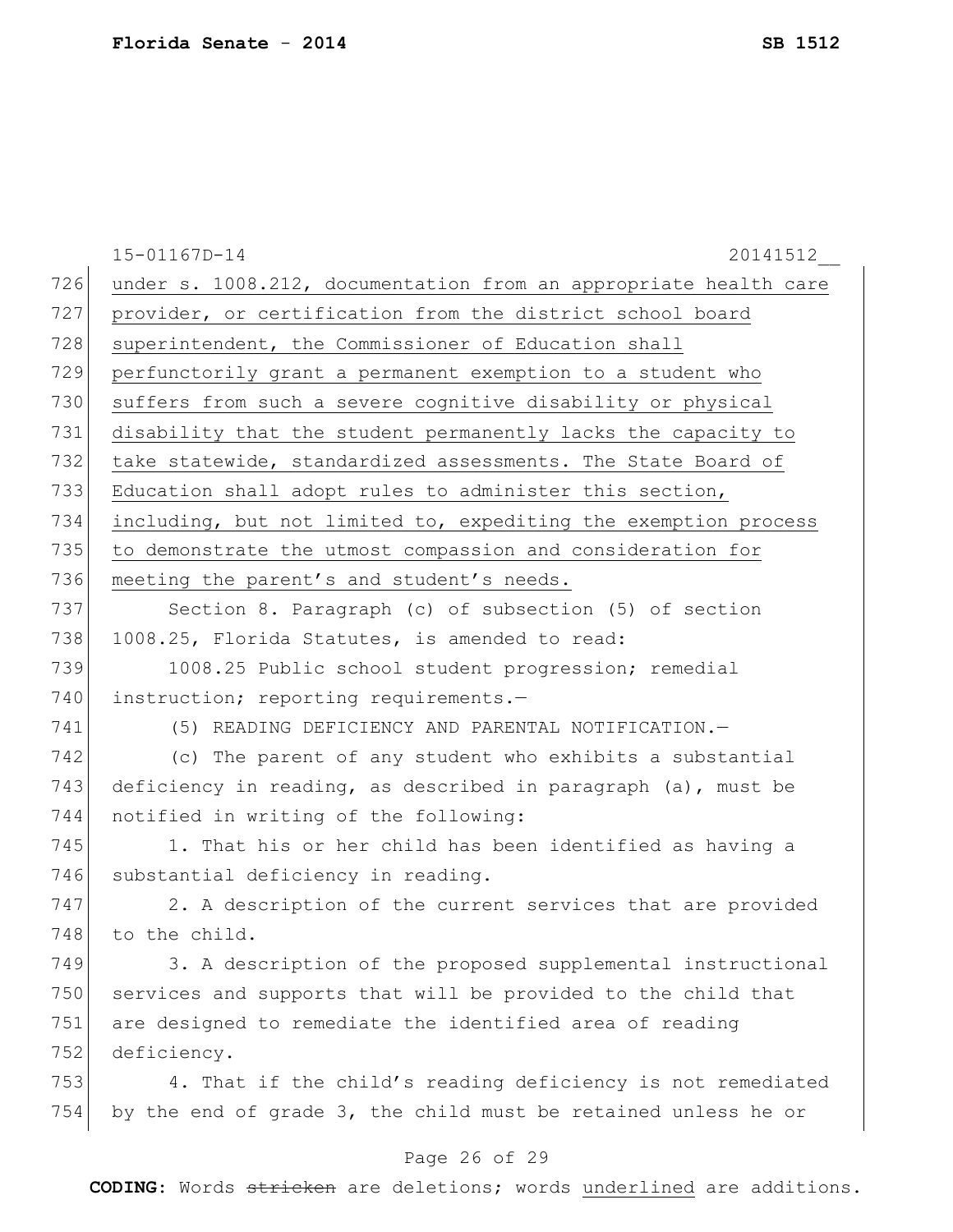15-01167D-14 20141512\_\_ 755 she is exempt from mandatory retention for good cause. 756 5. Strategies for parents to use in helping their child 757 succeed in reading proficiency. 758 6. That the Florida Comprehensive Assessment Test (FCAT) is 759 not the sole determiner of promotion and that additional 760 evaluations, portfolio reviews, and assessments are available to 761 the child to assist parents and the school district in knowing 762 when a child is reading at or above grade level and ready for 763 grade promotion. 764 7. The criteria for a portfolio review and the evidence 765 required to document a student's mastery of Florida's academic 766 standard benchmarks for English Language Arts, as well as sample 767 portfolios for a parent to use. 768 8.7. The district's specific criteria and policies for 769 midyear promotion. Midyear promotion means promotion of a 770 retained student at any time during the year of retention once 771 the student has demonstrated ability to read at grade level. 772 Section 9. Effective July 1, 2015, paragraph (c) of 773 subsection (1) of section 120.81, Florida Statutes, is amended 774 to read: 775 120.81 Exceptions and special requirements; general areas.-776 (1) EDUCATIONAL UNITS. 777 (c) Notwithstanding s. 120.52(16), any tests, test scoring 778 criteria, or testing procedures relating to student assessment 779 which are developed or administered by the Department of 780 Education pursuant to s. 1003.428, s. 1003.429, <del>s. 1003.438,</del> s. 781 1008.22, or s. 1008.25, or any other statewide educational tests 782 required by law, are not rules. 783 Section 10. Effective July 1, 2015, subsection (2) of

## Page 27 of 29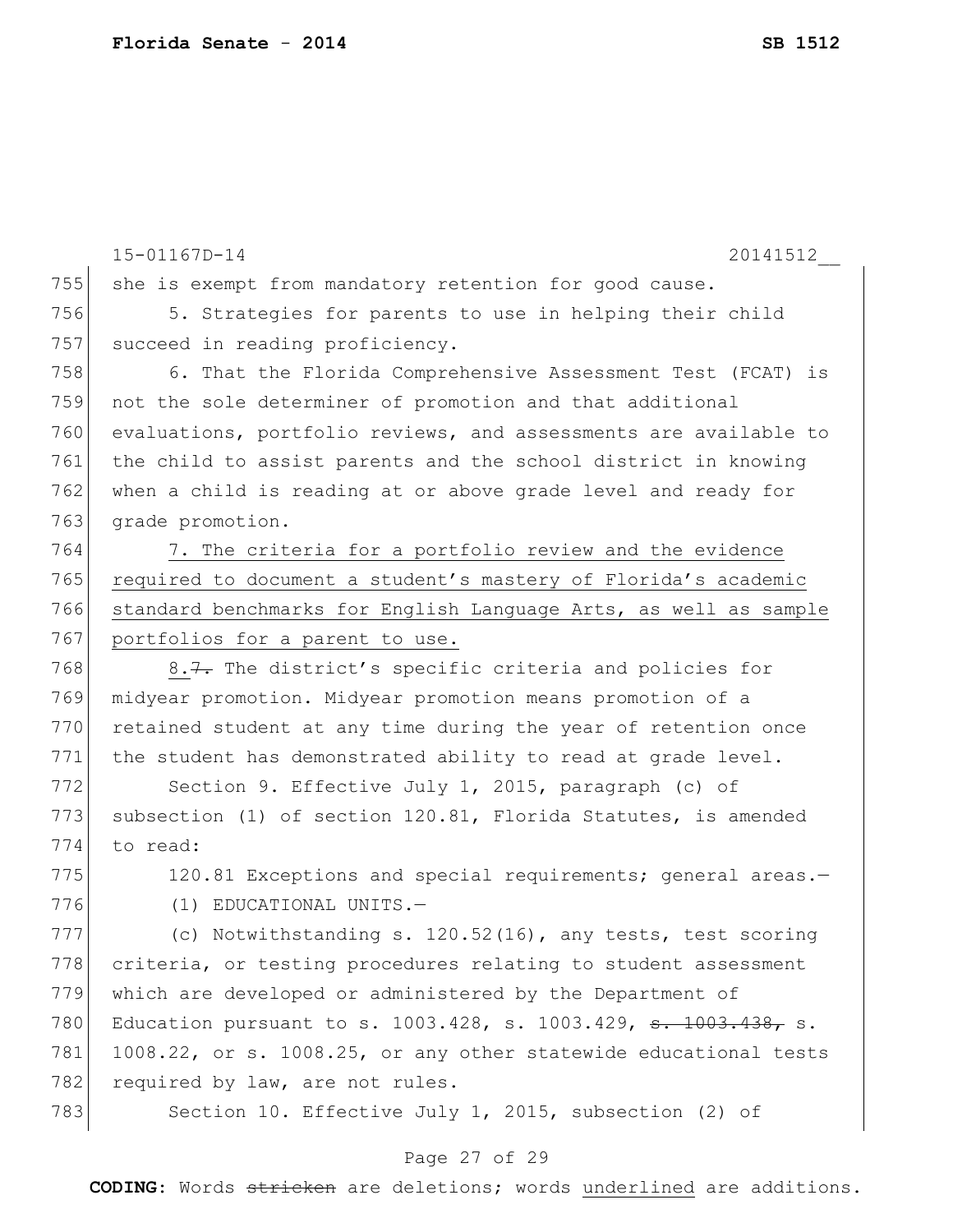|     | 15-01167D-14<br>20141512                                         |
|-----|------------------------------------------------------------------|
| 784 | section 409.1451, Florida Statutes, is amended to read:          |
| 785 | 409.1451 The Road-to-Independence Program.-                      |
| 786 | (2) POSTSECONDARY EDUCATION SERVICES AND SUPPORT. -              |
| 787 | (a) A young adult is eligible for services and support           |
| 788 | under this subsection if he or she:                              |
| 789 | 1. Was living in licensed care on his or her 18th birthday       |
| 790 | or is currently living in licensed care; or was at least 16      |
| 791 | years of age and was adopted from foster care or placed with a   |
| 792 | court-approved dependency quardian after spending at least 6     |
| 793 | months in licensed care within the 12 months immediately         |
| 794 | preceding such placement or adoption;                            |
| 795 | 2. Spent at least 6 months in licensed care before reaching      |
| 796 | his or her 18th birthday;                                        |
| 797 | 3. Earned a standard high school diploma or its equivalent       |
| 798 | pursuant to s. 1003.428, s. 1003.4281, s. 1003.429, or s.        |
| 799 | $1003.435$ , or s. $1003.438$ ;                                  |
| 800 | 4. Has been admitted for enrollment as a full-time student       |
| 801 | or its equivalent in an eligible postsecondary educational       |
| 802 | institution as provided in s. 1009.533. For purposes of this     |
| 803 | section, the term "full-time" means 9 credit hours or the        |
| 804 | vocational school equivalent. A student may enroll part-time if  |
| 805 | he or she has a recognized disability or is faced with another   |
| 806 | challenge or circumstance that would prevent full-time           |
| 807 | attendance. A student needing to enroll part-time for any reason |
| 808 | other than having a recognized disability must get approval from |
| 809 | his or her academic advisor;                                     |
| 810 | 5. Has reached 18 years of age but is not yet 23 years of        |
| 811 | age;                                                             |
| 812 | 6. Has applied, with assistance from the young adult's           |
|     |                                                                  |

# Page 28 of 29